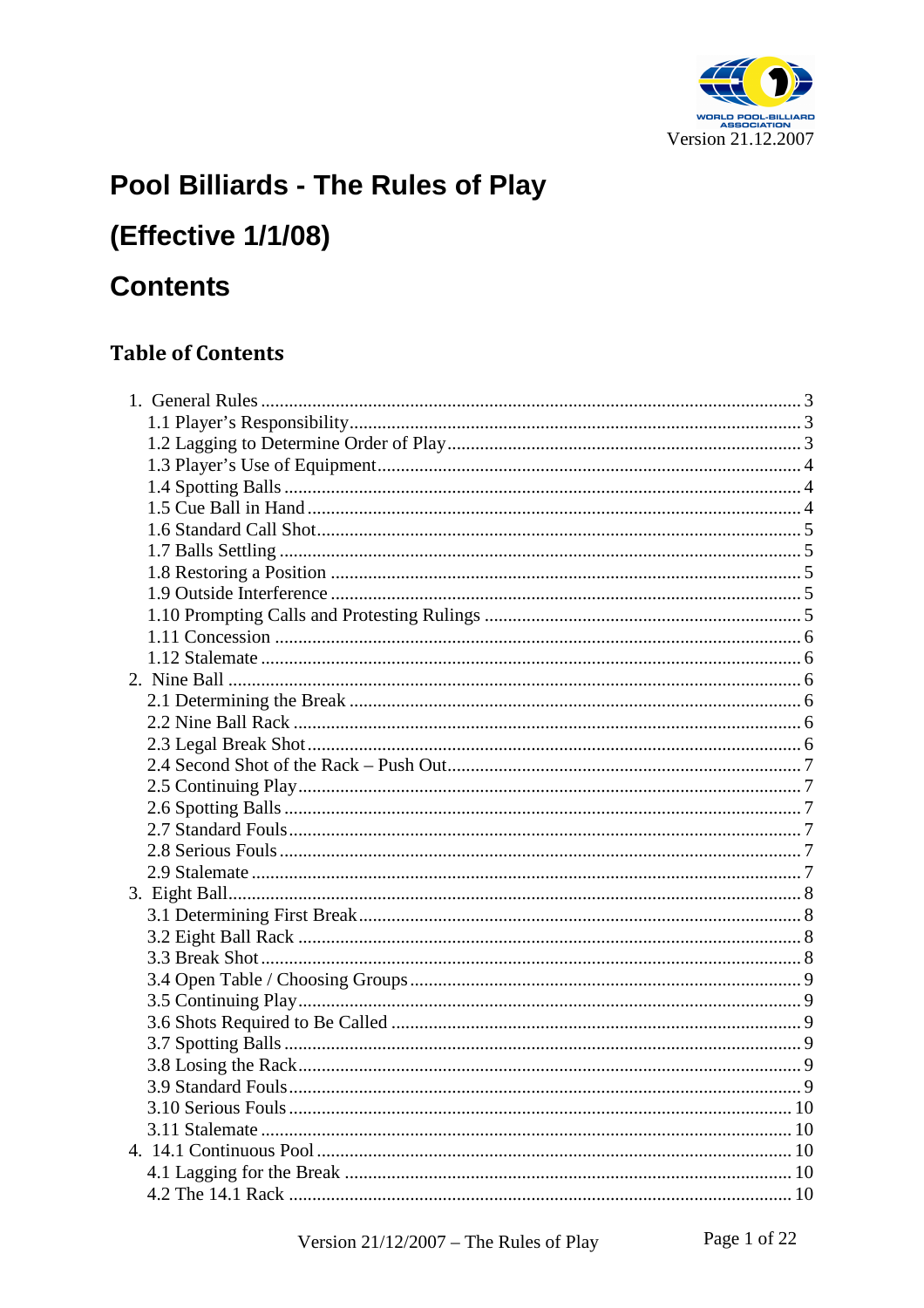

| Version 21.12.2007 |  |
|--------------------|--|
|                    |  |
|                    |  |
|                    |  |
|                    |  |
|                    |  |
|                    |  |
|                    |  |
|                    |  |
|                    |  |
|                    |  |
|                    |  |
|                    |  |
|                    |  |
|                    |  |
|                    |  |
|                    |  |
|                    |  |
|                    |  |
|                    |  |
|                    |  |
|                    |  |
|                    |  |
|                    |  |
|                    |  |
|                    |  |
|                    |  |
|                    |  |
|                    |  |
|                    |  |
|                    |  |
|                    |  |
|                    |  |
|                    |  |
|                    |  |
|                    |  |
|                    |  |
|                    |  |
|                    |  |
|                    |  |
|                    |  |
|                    |  |
|                    |  |
|                    |  |
|                    |  |
|                    |  |
|                    |  |
|                    |  |
|                    |  |
|                    |  |
|                    |  |
|                    |  |
|                    |  |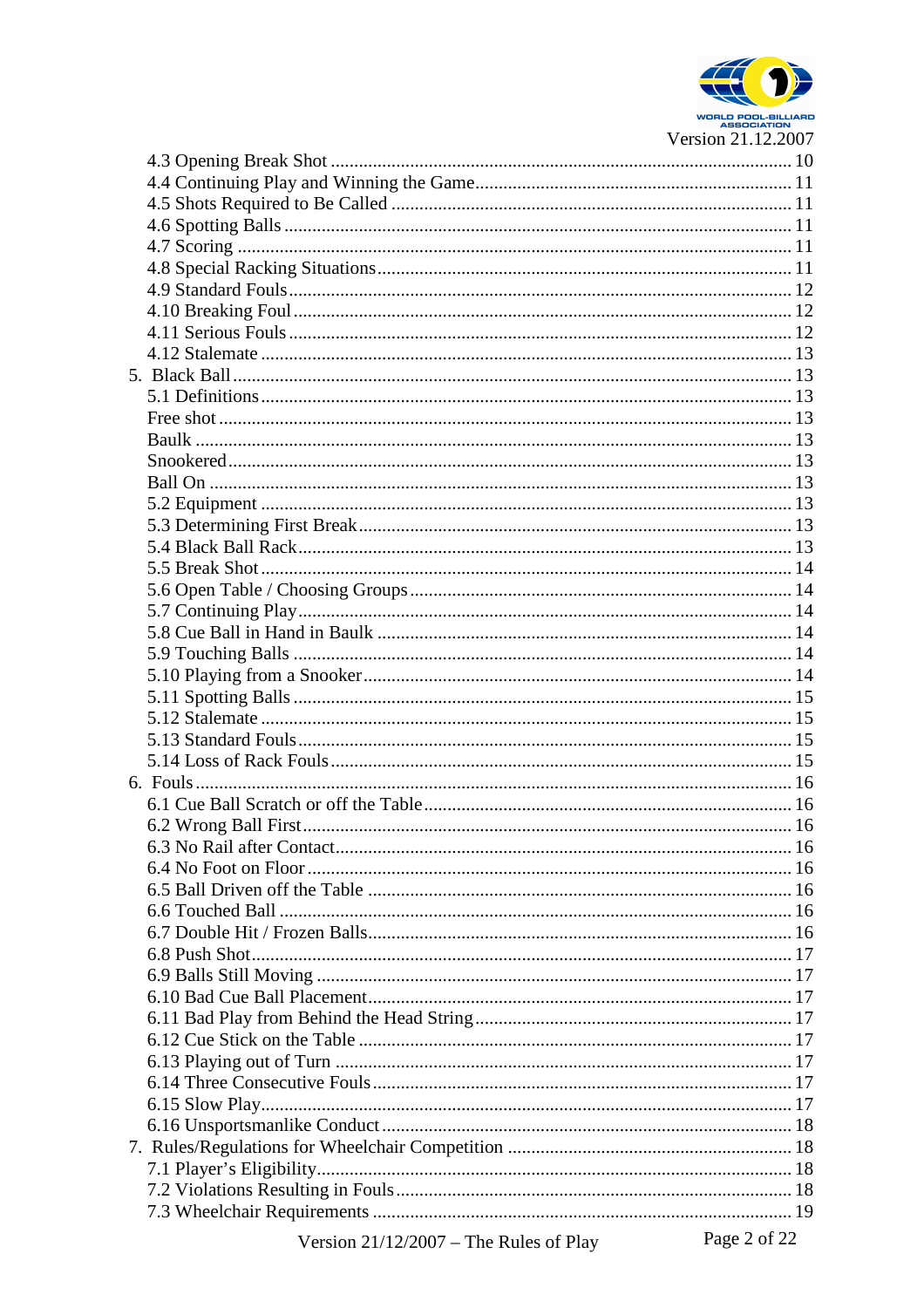

Version 21.12.2007 8. Definitions Used in the Rules .......................................................................................... 19 8.1 Parts of the Table ........................................................................................................ 19 8.2 Shot ............................................................................................................................. 20 8.3 Ball Pocketed .............................................................................................................. 20 8.4 Driven to a Rail .......................................................................................................... 20 8.5 Driven off the Table ................................................................................................... 21 8.6 Scratch ........................................................................................................................ 21 8.7 Cue Ball ...................................................................................................................... 21 8.8 Object Balls ................................................................................................................ 21 8.9 Set ............................................................................................................................... 21 8.10 Rack .......................................................................................................................... 21 8.11 Break ........................................................................................................................ 21 8.12 Inning ....................................................................................................................... 21 8.13 Position of Balls ....................................................................................................... 21 8.14 Re-spotting Balls ...................................................................................................... 22 8.15 Restoring a Position ................................................................................................. 22 8.16 Jump Shot ................................................................................................................. 22 8.17 Safety Shot ............................................................................................................... 22 8.18 Miscue ...................................................................................................................... 22

# **1. General Rules**

The following General Rules apply to all the games covered by these rules except when contradicted by specific game rules. In addition, the Regulations of Pool Billiards cover aspects of the game not directly related to the game rules, such as equipment specifications and organization of events.

The games of Pool Billiards are played on a flat table covered with cloth and bounded by rubber cushions. The player uses a stick (pool cue) to strike a cue ball which in turn strikes object balls. The goal is to drive object balls into six pockets located at the cushion boundary. The games vary according to which balls are legal targets and the requirements to win a match.

[Editorial comments on the U.S. English version: The masculine gender has been used for simplicity of wording and is not intended to specify the gender of the players or officials. The word "game" is used to refer to a discipline such as nine ball rather than a rack or a match.]

# **1.1 Player's Responsibility**

It is the player's responsibility to be aware of all rules, regulations and schedules applying to competition. While tournament officials will make every reasonable effort to have such information readily available to all players as appropriate, the ultimate responsibility rests with the player.

# **1.2 Lagging to Determine Order of Play**

The lag is the first shot of the match and determines order of play. The player who wins the lag chooses who will shoot first.

The referee will place a ball on each side of the table behind the head string and near the head string. The players will shoot at about the same time to make each ball contact the foot cushion with the goal of returning the ball closer to the head cushion than the opponent. A lag shot is bad and cannot win if the shooter's ball:

(a) crosses the long string;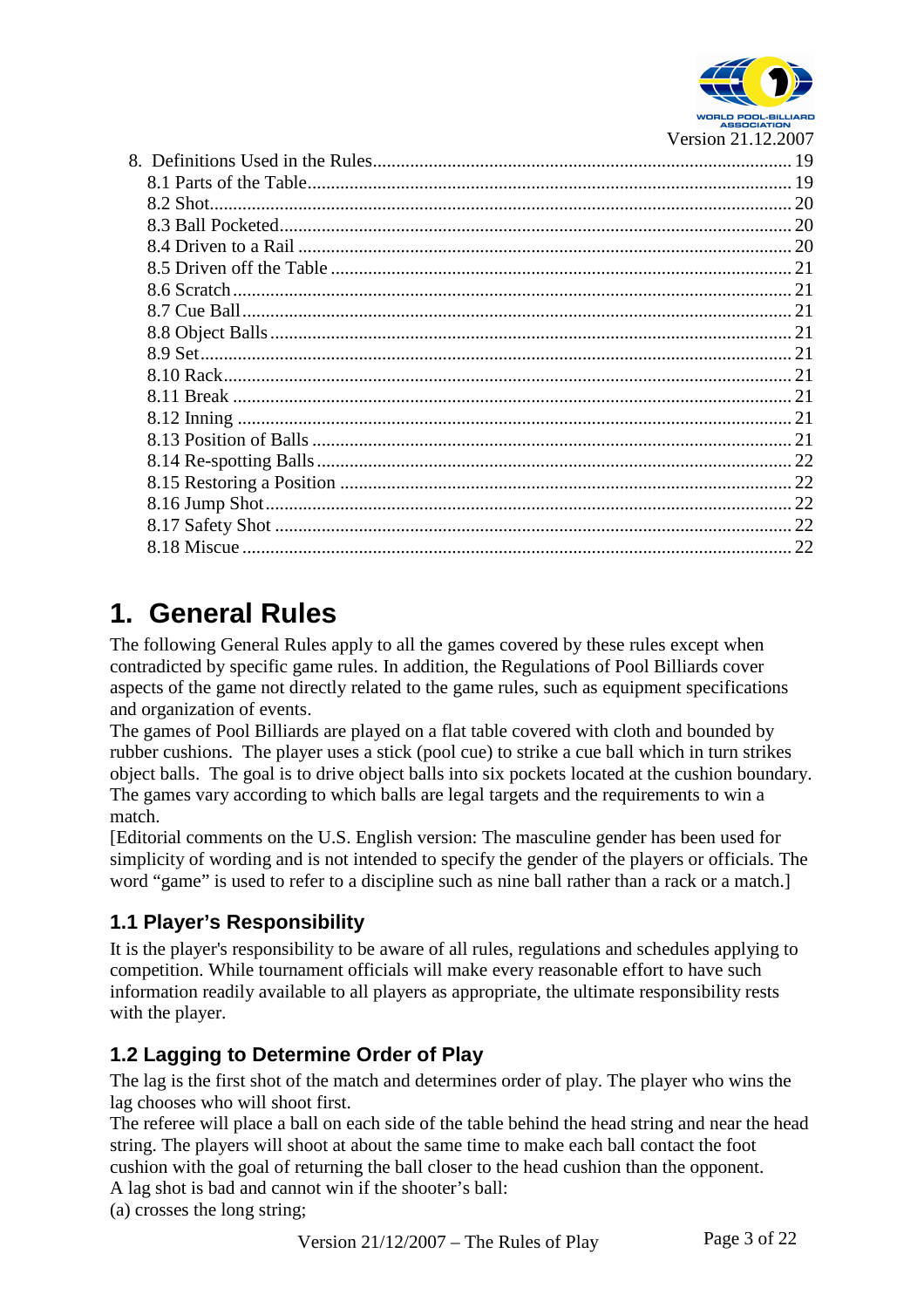

(b) contacts the foot cushion other than once;

(c) is pocketed or driven off the table;

(d) touches the side cushion; or

(e) the ball rests within the corner pocket and past the nose of the head cushion.

In addition, a lag will be bad if any non-object-ball foul occurs other than 6.9 Balls Still Moving.

The players will lag again if:

(a) a player's ball is struck after the other ball has touched the foot cushion;

(b) the referee cannot determine which ball has stopped closer to the head cushion; or

(c) both lags are bad.

### **1.3 Player's Use of Equipment**

The equipment must meet existing WPA equipment specifications. In general, players are not permitted to introduce novel equipment into the game. The following uses, among others, are considered normal. If the player is uncertain about a particular use of equipment, he should discuss it with the tournament management prior to the start of play. The equipment must be used only for the purpose or in the manner that the equipment was intended. (See 6.16 Unsportsmanlike Conduct.)

(a) Cue Stick – The player is permitted to switch between cue sticks during the match, such as break, jump and normal cues. He may use either a built-in extender or an add-on extender to increase the length of the stick.

(b) Chalk – The player may apply chalk to his tip to prevent miscues, and may use his own chalk, provided its color is compatible with the cloth.

(c) Mechanical Bridges – The player may use up to two mechanical bridges to support the cue stick during the shot. The configuration of the bridges is up to the player. He may use his own bridge if it is similar to standard bridges.

(d) Gloves – The player may use gloves to improve the grip and/or bridge hand function. (e) Powder – A player is allowed to use powder in a reasonable amount as determined by the referee.

### **1.4 Spotting Balls**

Balls are spotted (returned to play on the table) by placing them on the long string (long axis of the table) as close as possible to the foot spot and between the foot spot and the foot rail, without moving any interfering ball. If the spotted ball cannot be placed on the foot spot, it should be placed in contact (if possible) with the corresponding interfering ball. However, when the cue ball is next to the spotted ball, the spotted ball should not be placed in contact with the cue ball; a small separation must be maintained. If all of the long string below the foot spot is blocked by other balls, the ball is spotted above the foot spot, and as close as possible to the foot spot.

### **1.5 Cue Ball in Hand**

When the cue ball is in hand, the shooter may place the cue ball anywhere on the playing surface (see 8.1 Parts of the Table) and may continue to move the cue ball until he executes a shot. (See definition 8.2 Shot.) Players may use any part of the cue stick to move the cue ball, including the tip, but not with a forward stroke motion. In some games and for most break shots, placement of the cue ball may be restricted to the area behind the head string depending on the rules of the game, and then 6.10 Bad Cue Ball Placement and 6.11 Bad Play from Behind the Head String may apply.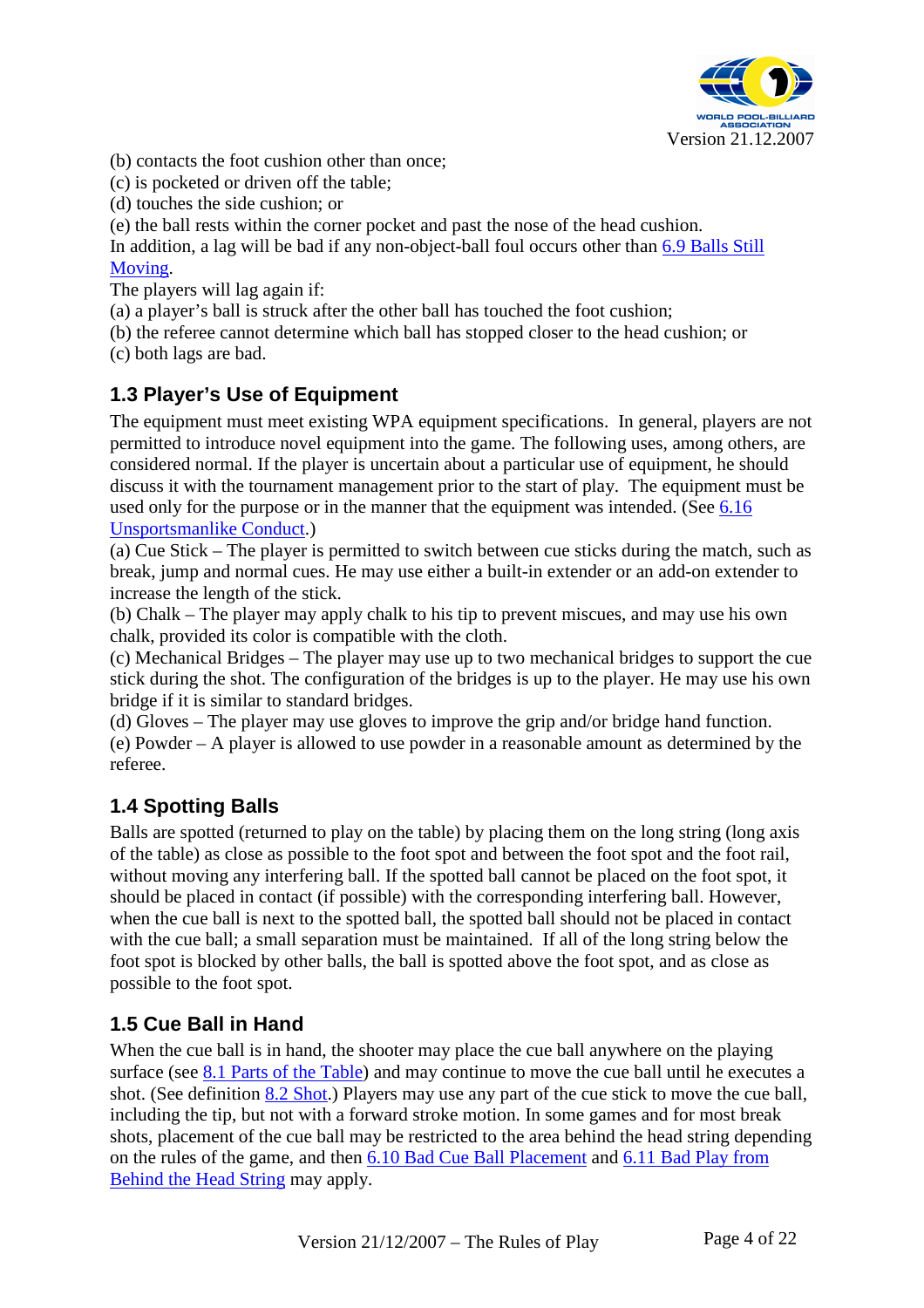

When the shooter has the cue ball in hand behind the head string and all the legal object balls are behind the head string, he may request the legal object ball nearest the head string to be spotted. If two or more balls are equal distance from the head string, the shooter may designate which of the equidistant balls is to be spotted. An object ball that rests exactly on the head string is playable.

## **1.6 Standard Call Shot**

In games in which the shooter is required to call shots, the intended ball and pocket must be indicated for each shot if they are not obvious. Details of the shot, such as cushions struck or other balls contacted or pocketed are irrelevant. Only one ball may be called on each shot. For a called shot to count, the referee must be satisfied that the intended shot was made, so if there is any chance of confusion, e.g. with bank, combination and similar shots, the shooter should indicate the ball and pocket. If the referee or opponent is unsure of the shot to be played, he may ask for a call.

In call shot games, the shooter may choose to call "safety" instead of a ball and pocket, and then play passes to the opponent at the end of the shot. Whether balls are being spotted after safeties depends on the rules of the particular game.

### **1.7 Balls Settling**

A ball may settle slightly after it appears to have stopped, possibly due to slight imperfections in the ball or the table. Unless this causes a ball to fall into a pocket, it is considered a normal hazard of play, and the ball will not be moved back. If a ball falls into a pocket as the result of such settling, it is restored as closely as possible to its original position. If a settling ball falls into a pocket during or just prior to a shot, and this has an effect on the shot, the referee will restore the position and the shot will be replayed. The shooter is not penalized for shooting while a ball is settling. See also 8.3 Ball Pocketed.

# **1.8 Restoring a Position**

When necessary for balls to be restored or cleaned, the referee will restore disturbed balls to their original positions to the best of his ability. The players must accept the referee's judgment as to placement.

### **1.9 Outside Interference**

When outside interference occurs during a shot that has an effect on the outcome of that shot, the referee will restore the balls to the positions they had before the shot, and the shot will be replayed. If the interference had no effect on the shot, the referee will restore the disturbed balls and play will continue. If the balls cannot be restored to their original positions, the situation is handled like a stalemate.

### **1.10 Prompting Calls and Protesting Rulings**

If a player feels that the referee has made an error in judgment, he may ask the referee to reconsider his call or lack of call, but the referee's decision on judgment calls is final. However, if the player feels that the referee is not applying the rules correctly, he may ask for ruling by the designated appeals authority. The referee will suspend play while this appeal is in process. (See also part (d) of 6.16 Unsportsmanlike Conduct.) Fouls must be called promptly. (See 6. Fouls.)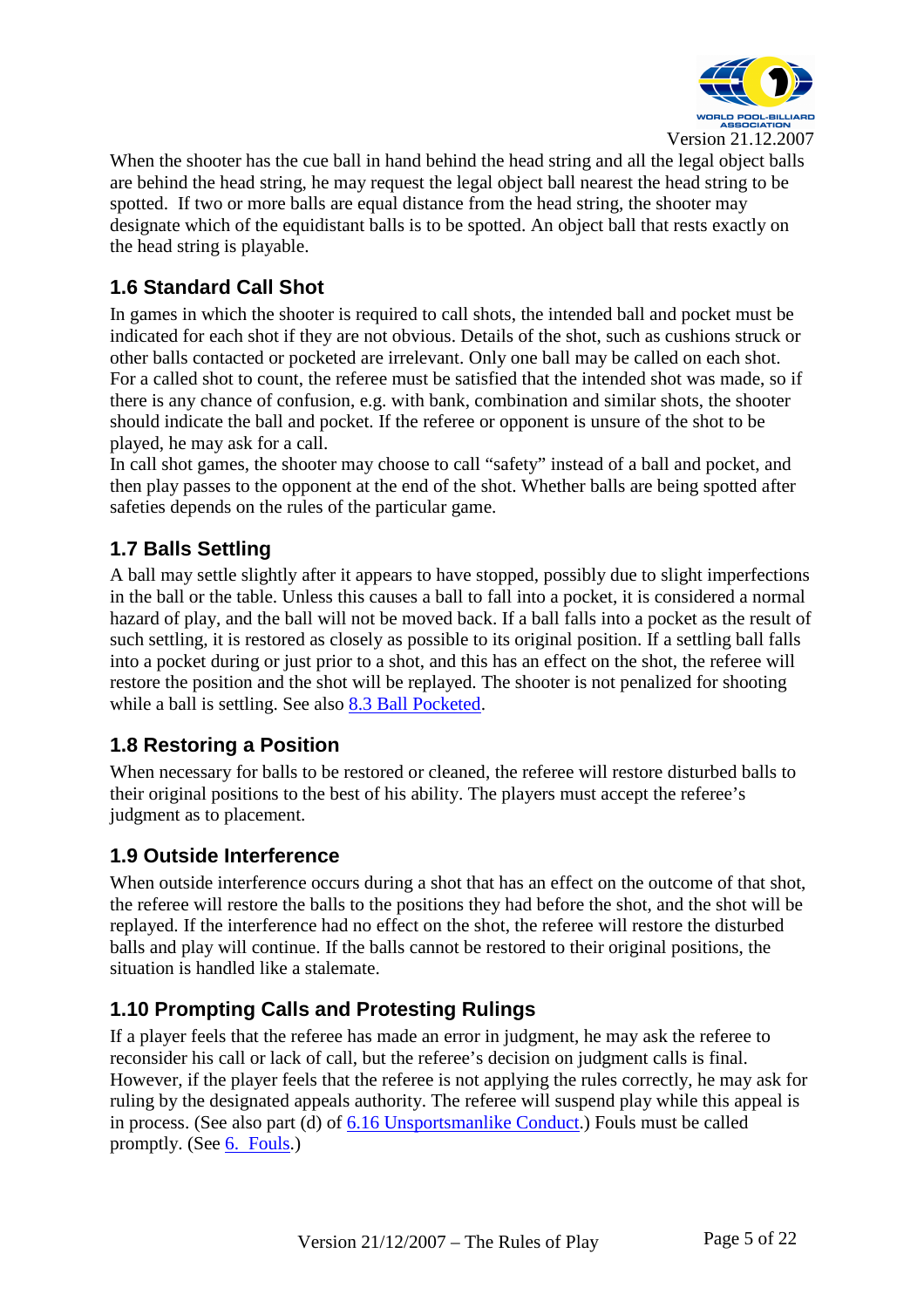

# **1.11 Concession**

If a player concedes, he loses the match. For example, if a player unscrews his jointed playing cue stick while the opponent is at the table and during the opponent's decisive rack of a match, it will be considered a concession of the match.

## **1.12 Stalemate**

If the referee observes that no progress is being made towards a conclusion, he will announce his decision, and each player will have three more turns at the table. Then, if the referee determines that there is still no progress, he will declare a stalemate. If both players agree, they may accept the stalemate without taking their three additional turns. The procedure for a stalemate is specified under the rules for each game.

# **2. Nine Ball**

Nine ball is played with nine object balls numbered one through nine and the cue ball. The balls are played in ascending numerical order. The player legally pocketing the nine ball wins the rack.

### **2.1 Determining the Break**

The player who wins the lag chooses who will break the first rack. (See  $1.2$  Lagging to Determine Order of Play.) The standard format is to alternate the break, but see Regulation 15, Subsequent Break Shots.

# **2.2 Nine Ball Rack**

The object balls are racked as tightly as possible in a diamond shape, with the one ball at the apex of the diamond and on the foot spot and the nine ball in the middle of the diamond. The other balls will be placed in the diamond without purposeful or intentional pattern. (See Regulation 4, Racking / Tapping of Balls.)



Nine Ball Rack

# **2.3 Legal Break Shot**

The following rules apply to the break shot:

(a) the cue ball begins in hand behind the head string; and

(b) if no ball is pocketed, at least four object balls must be driven to one or more rails, or the shot is a foul. (See Regulation 17, Open Break Requirements.)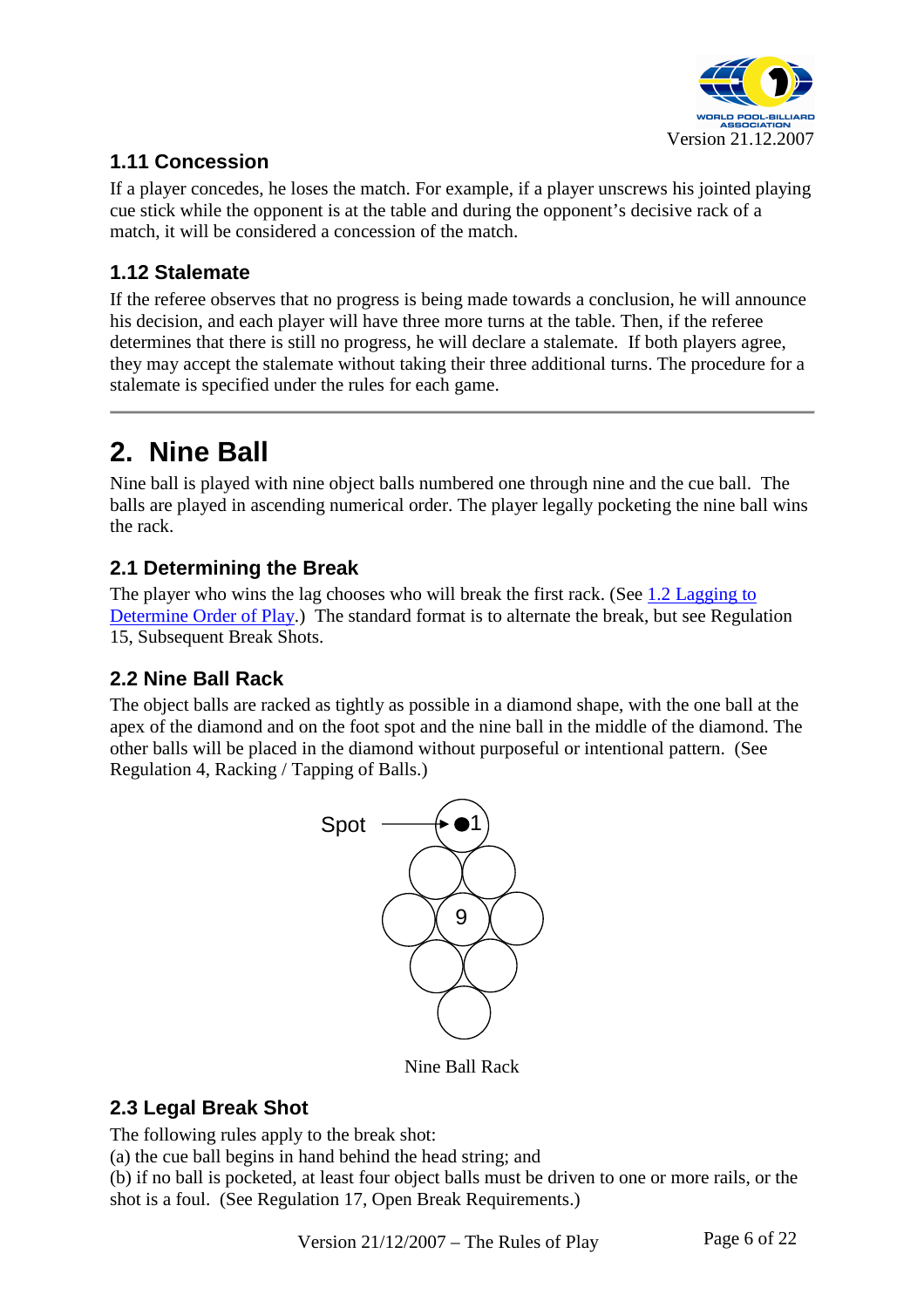

## **2.4 Second Shot of the Rack – Push Out**

If no foul is committed on the break shot, the shooter may choose to play a "push out" as his shot. He must make his intention known to the referee, and then rules 6.2 Wrong Ball First and 6.3 No Rail after Contact are suspended for the shot. If no foul is committed on a push out, the other player chooses who will shoot next.

### **2.5 Continuing Play**

If the shooter legally pockets any ball on a shot (except a push out, see 2.4 Second Shot of the Rack – Push Out), he continues at the table for the next shot. If he legally pockets the nine ball on any shot (except a push out), he wins the rack. If the shooter fails to pocket a ball or fouls, play passes to the other player, and if no foul was committed, the incoming player must play the cue ball from the position left by the other player.

### **2.6 Spotting Balls**

If the nine ball is pocketed on a foul or push out, or driven off the table, it is spotted. (See  $1.4$ Spotting Balls.) No other object ball is ever spotted.

### **2.7 Standard Fouls**

If the shooter commits a standard foul, play passes to his opponent. The cue ball is in hand, and the incoming player may place it anywhere on the playing surface. (See 1.5 Cue Ball in Hand) The following are standard fouls at nine ball:

#### 6.1 Cue Ball Scratch or off the Table

6.2 Wrong Ball First The first object ball contacted by the cue ball on each shot must be the lowest-numbered ball remaining on the table.

6.3 No Rail after Contact 6.4 No Foot on Floor 6.5 Ball Driven off the Table The only jumped object ball that is spotted is the nine. 6.6 Touched Ball 6.7 Double Hit / Frozen Balls 6.8 Push Shot 6.9 Balls Still Moving 6.10 Bad Cue Ball Placement 6.12 Cue Stick on the Table 6.13 Playing out of Turn 6.15 Slow Play

### **2.8 Serious Fouls**

For 6.14 Three Consecutive Fouls, the penalty is loss of the current rack. For 6.16 Unsportsmanlike Conduct, the referee will choose a penalty appropriate given the nature of the offense.

### **2.9 Stalemate**

If a stalemate occurs the original breaker of the rack will break again. (See 1.12 Stalemate.)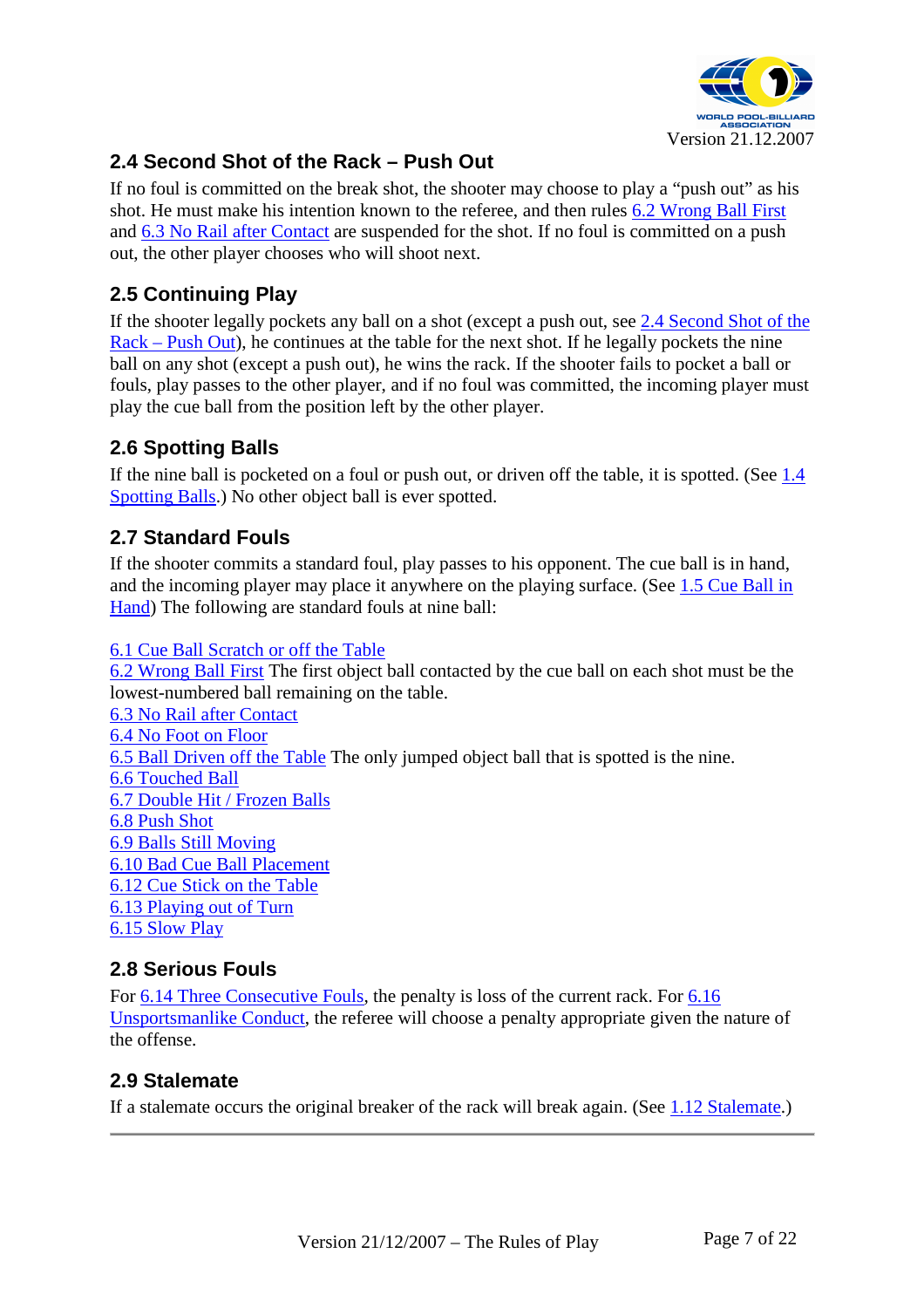

# **3. Eight Ball**

Eight ball is played with fifteen numbered object balls and the cue ball. The shooter's group of seven balls (one through seven or nine through fifteen) must all be off the table before he attempts to pocket the eight ball to win. Shots are called.

# **3.1 Determining First Break**

The player winning the lag has the option to determine who has to execute the first break shot. (See 1.2 Lagging to Determine Order of Play.) The standard format is alternate break (See Regulation 15, Subsequent Break Shots.)

# **3.2 Eight Ball Rack**

The fifteen object balls are racked as tightly as possible in a triangle, with the apex ball on the foot spot and the eight ball as the first ball that is directly below the apex ball. One from each group of seven will be on the two lower corners of the triangle. The other balls are placed in the triangle without purposeful or intentional pattern.



Eight Ball Rack

# **3.3 Break Shot**

The following rules apply to the break shot:

(a) The cue ball begins in hand behind the head string.

(b) No ball is called, and the cue ball is not required to hit any particular object ball first.

(c) If the breaker pockets a ball and does not foul, he continues at the table, and the table remains open. (See 3.4 Open Table / Choosing Groups.)

(d) If no object ball is pocketed, at least four object balls must be driven to one or more rails, or the shot results in an illegal break, and the incoming player has the option of

(1) accepting the table in position, or

(2) re-racking and breaking, or

(3) re-racking and allowing the offending player to break again.

(e) Pocketing the eight ball on a legal break shot is not a foul. If the eight ball is pocketed, the breaker has the option of

(1) re-spotting the eight ball and accepting the balls in position, or

(2) re-breaking.

(f) If the breaker pockets the eight ball and scratches (see definition 8.6 Scratch), the opponent has the option of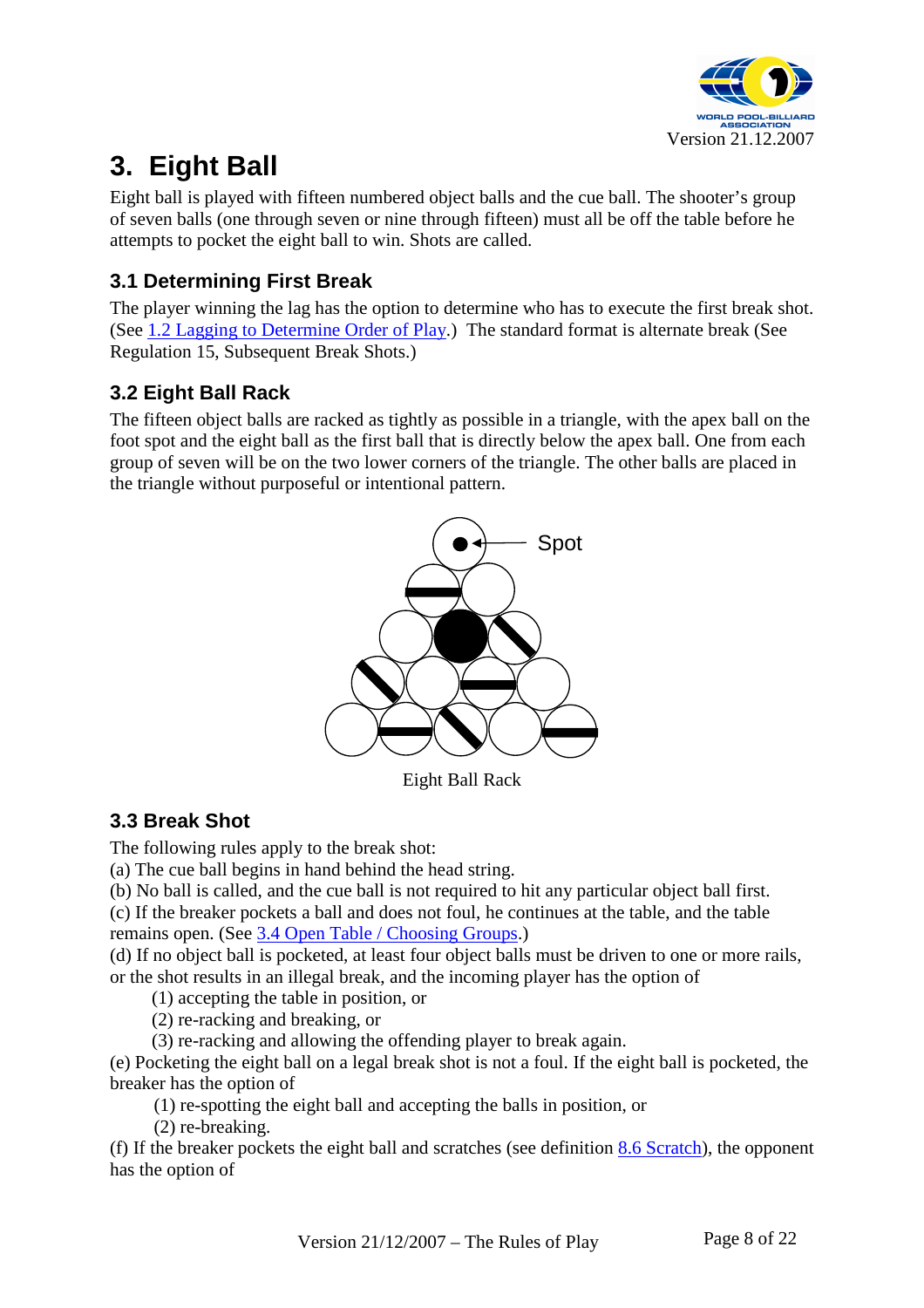

(1) re-spotting the eight ball and shooting with cue ball in hand behind the head string; or

(2) re-breaking.

(g) If any object ball is driven off the table on a break shot, it is a foul; such balls remain out of play (except the eight ball which is re-spotted); and the incoming player has the option of

(1) accepting the table in position, or

(2) taking cue ball in hand behind the head string.

- (h) If the breaker fouls in any manner not listed above, the following player has the option of (1) accepting the balls in position, or
	- (2) taking cue ball in hand behind the head string.

# **3.4 Open Table / Choosing Groups**

Before groups are determined, the table is said to be "open," and before each shot, the shooter must call his intended ball. If the shooter legally pockets his called ball, the corresponding group becomes his, and his opponent is assigned the other group. If he fails to legally pocket his called ball, the table remains open and play passes to the other player. When the table is "open", any object ball may be struck first except the eight ball.

### **3.5 Continuing Play**

The shooter remains at the table as long as he continues to legally pocket called balls, or he wins the rack by pocketing the eight ball.

# **3.6 Shots Required to Be Called**

On each shot except the break, shots must be called as explained in 1.6 Standard Call Shot. The eight ball may be called only after the shot on which the shooter's group has been cleared from the table. The shooter may call "safety" in which case play passes to the opponent at the end of the shot and any object ball pocketed on the safety remains pocketed. (See 8.17 Safety Shot.)

### **3.7 Spotting Balls**

If the eight ball is pocketed or driven off the table on the break, it will be spotted or the balls will be re-racked. (See 3.3 Break Shot and 1.4 Spotting Balls.) No other object ball is ever spotted.

### **3.8 Losing the Rack**

The shooter loses if he

- (a) fouls when pocketing the eight ball;
- (b) pockets the eight ball before his group is cleared;
- (c) pockets the eight ball in an uncalled pocket; or
- (d) drives the eight ball off the table.

These do not apply to the break shot. (See 3.3 Break Shot.)

# **3.9 Standard Fouls**

If the shooter commits a foul, play passes to his opponent. The cue ball is in hand, and the incoming player may place it anywhere on the playing surface. (See 1.5 Cue Ball in Hand.) The following are standard fouls at eight ball:

6.1 Cue Ball Scratch or off the Table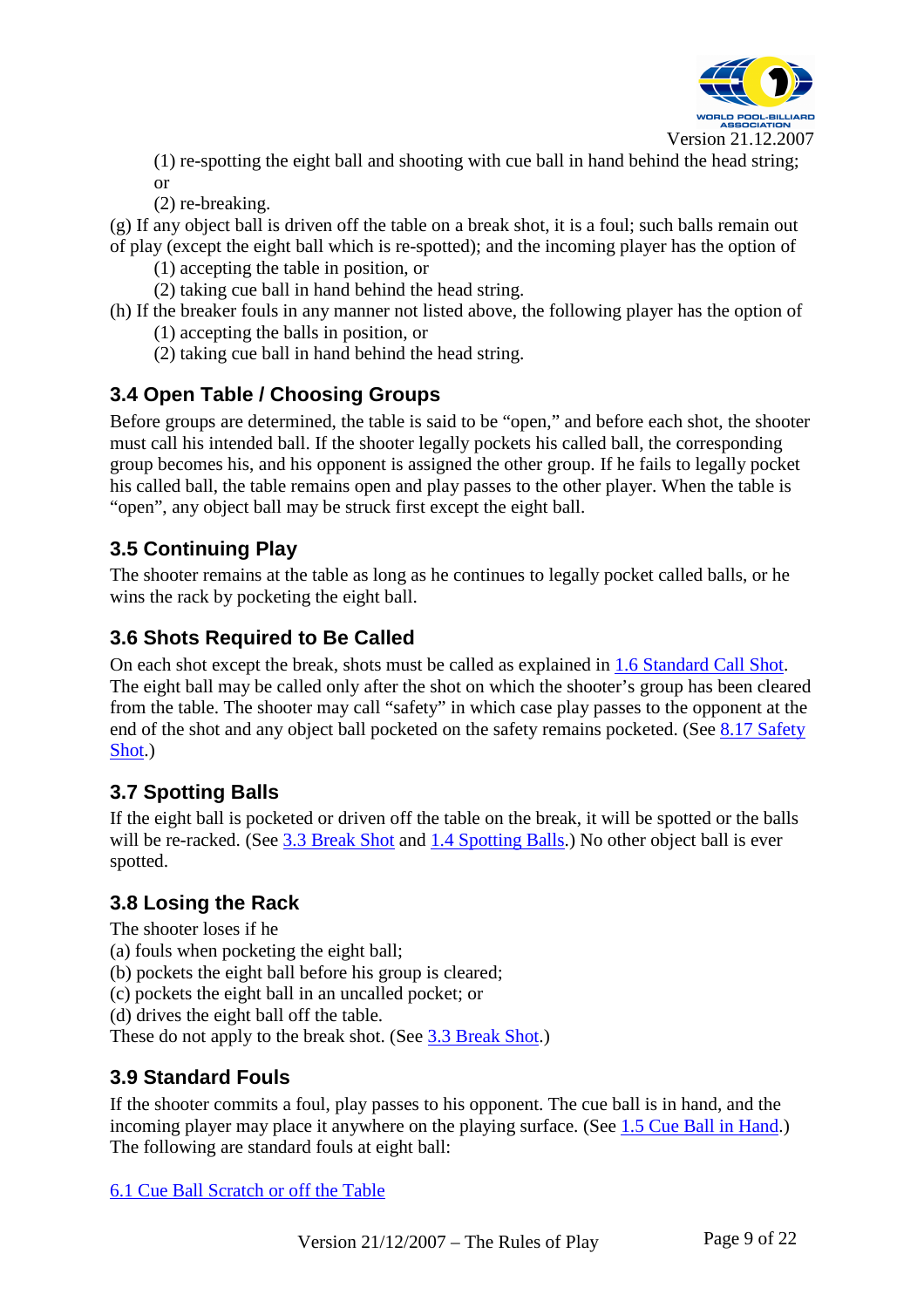

6.2 Wrong Ball First The first ball contacted by the cue ball on each shot must belong to the shooter's group, except when the table is open. (See 3.4 Open Table / Choosing Groups). 6.3 No Rail after Contact 6.4 No Foot on Floor 6.5 Ball Driven off the Table (See 3.7 Spotting Balls.) 6.6 Touched Ball 6.7 Double Hit / Frozen Balls 6.8 Push Shot 6.9 Balls Still Moving 6.10 Bad Cue Ball Placement 6.11 Bad Play from Behind the Head String 6.12 Cue Stick on the Table 6.13 Playing out of Turn 6.15 Slow Play

# **3.10 Serious Fouls**

The fouls listed under 3.8 Losing the Rack are penalized by the loss of the current rack. For 6.16 Unsportsmanlike Conduct, the referee will choose a penalty appropriate given the nature of the offense.

### **3.11 Stalemate**

If a stalemate occurs (see 1.12 Stalemate), the original breaker of the rack will break again.

# **4. 14.1 Continuous Pool**

14.1 Continuous Pool, also known as straight pool, is played with fifteen numbered balls and the cue ball. Each ball pocketed on a legal called shot counts one point and the first player to reach the required score wins the match. 14.1 is continuous in that after fourteen balls are pocketed, they are re-racked and the shooter continues.

# **4.1 Lagging for the Break**

Players lag to determine who will shoot first. (See 1.2 Lagging to Determine Order of Play)

### **4.2 The 14.1 Rack**

For an opening break shot, the fifteen balls are racked in a triangle with the apex ball on the foot spot. When the balls are re-racked, the apex ball is omitted if only fourteen balls are being racked. The marked outline of the triangle will be used to determine whether an intended break ball is in the rack area.

# **4.3 Opening Break Shot**

The following rules apply to the opening break shot:

(a) The cue ball begins in hand behind the head string.

(b) If no called ball is pocketed, the cue ball and two object balls must each be driven to a rail or the shot is a breaking foul. (See 8.4 Driven to a Rail.) This is penalized by subtracting two points from the breaker's score. (See 4.10 Breaking Foul.) The non-breaking player may accept the balls in position or may require the breaker to play another opening break shot, until he satisfies the requirements for an opening break or the non-shooting player accepts the table in position. (See 4.11 Serious Fouls)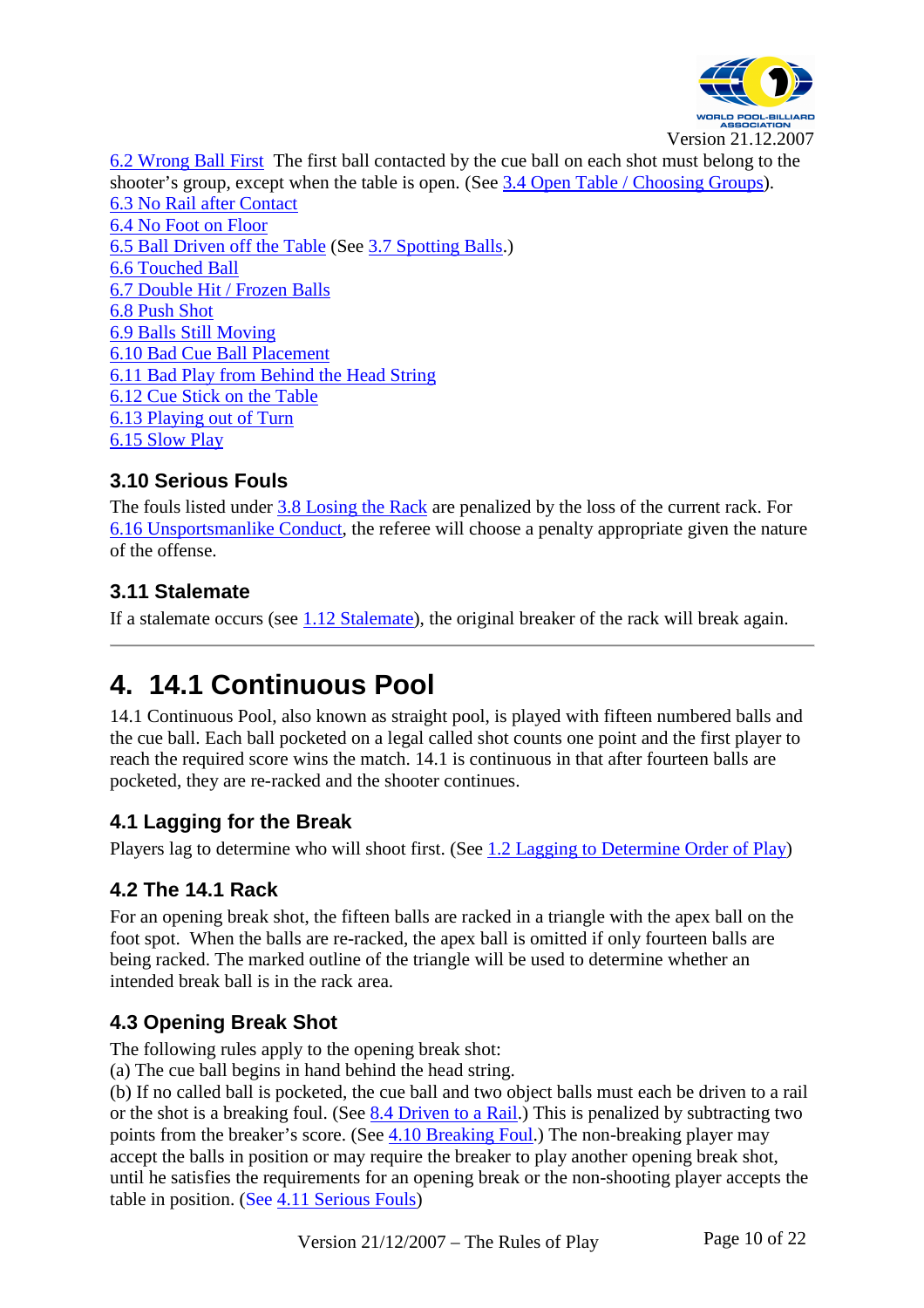

# **4.4 Continuing Play and Winning the Game**

The shooter remains at the table as long as he continues to legally pocket called balls or wins the game by scoring the required number of points. When fourteen balls from a rack have been legally pocketed, play is suspended until the balls are re-racked.

# **4.5 Shots Required to Be Called**

Shots must be called as explained in 1.6 Standard Call Shot. The shooter may call "safety" in which case play passes to the opponent at the end of the shot and any object ball pocketed on the safety is spotted.

# **4.6 Spotting Balls**

All balls pocketed on fouls, or on safeties, or without a called ball having been pocketed, and all balls driven off the table are spotted. (See 1.4 Spotting Balls.) If the fifteenth ball of a rack needs to be spotted and the fourteen balls have not been touched, the fifteenth ball will spot on the apex spot and the referee may use the triangle to assure a tight rack.

# **4.7 Scoring**

The shooter scores one point for legally pocketing a called shot. Each additional ball pocketed on such a shot also counts one point. Fouls are penalized by subtracting points from the offending player's score. Scores may be negative due to penalties from fouls.

### **4.8 Special Racking Situations**

When the cue ball or fifteenth object ball interferes with racking fourteen balls for a new rack, the following special rules apply. A ball is considered to interfere with the rack if it is within or overlaps the outline of the rack. The referee will state when asked whether a ball interferes with the rack.

(a) If the fifteenth ball was pocketed on the shot that scored the fourteenth ball, all fifteen balls are re-racked.

(b) If both balls interfere, all fifteen balls are re-racked and the cue ball is in hand behind the head string.

(c) If only the object ball interferes, it is placed on the head spot or the center spot if the cue ball blocks the head spot.

(d) If only the cue ball interferes, then it is placed as follows: if the object ball is in front of or on the head string, the cue ball is in hand behind the head string; if the object ball is behind the head string, the cue ball is spotted on the head spot, or on the center spot if the head spot is blocked.

In any case, there is no restriction on which object ball the shooter may play as the first shot of the new rack.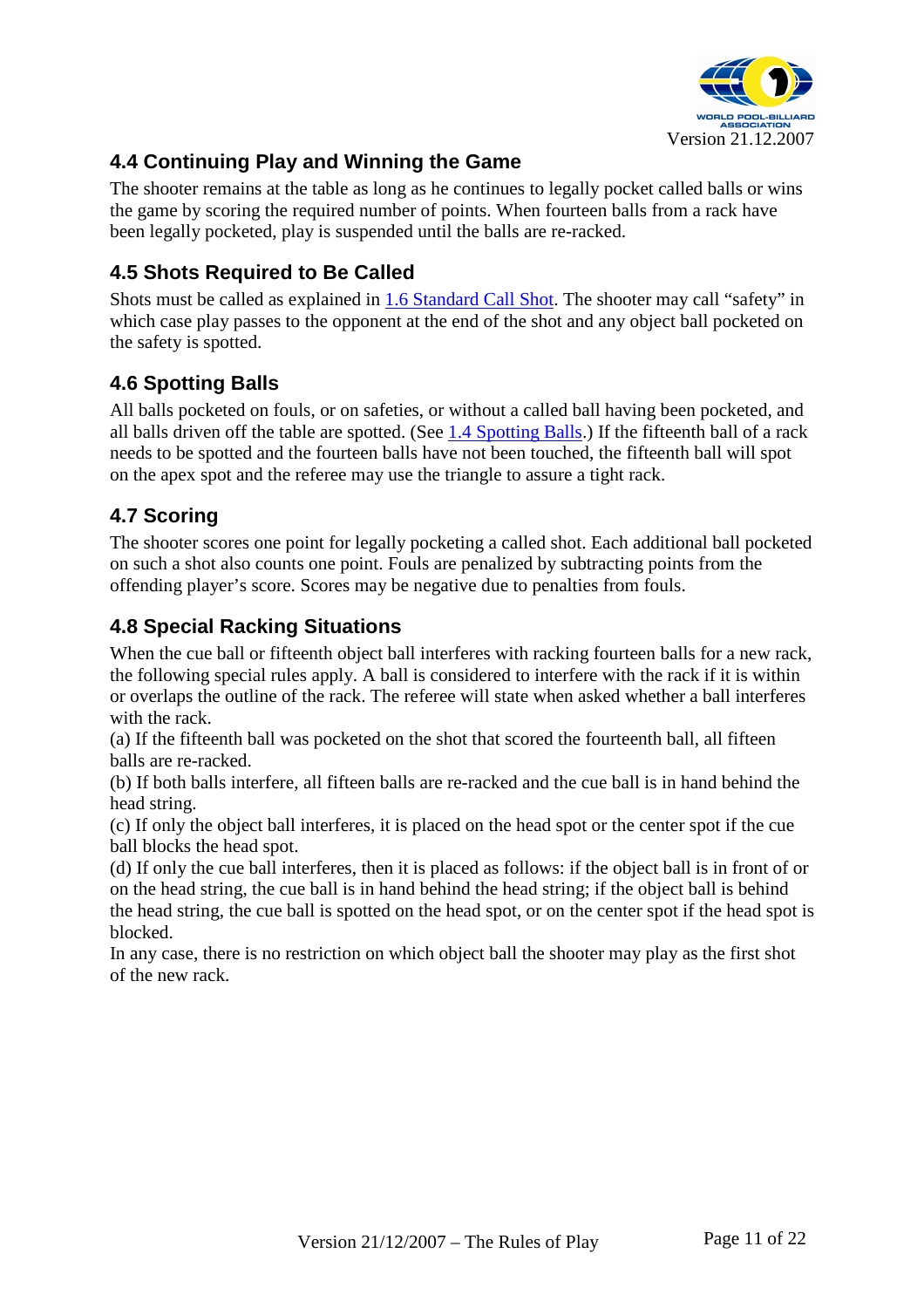

| Cue Ball Lies<br>15 <sup>th</sup> Ball Lies | In the rack                  | Not in the rack and not<br>on the head spot*         | On the head spot*        |
|---------------------------------------------|------------------------------|------------------------------------------------------|--------------------------|
| In the rack                                 | $15th$ Ball: foot spot       | $15th$ Ball: head spot                               | $15th$ Ball: center spot |
|                                             | Cue Ball: behind head string | Cue Ball: in position                                | Cue Ball: in position    |
| Pocketed                                    | $15th$ Ball: foot spot       | $15th$ Ball: foot spot                               | $15th$ Ball: foot spot   |
|                                             | Cue Ball: behind head string | Cue Ball: in position                                | Cue Ball: in position    |
| Behind the head string but                  | $15th$ Ball: in position     |                                                      |                          |
| not on the head spot*                       | Cue Ball: head spot          |                                                      |                          |
| Below the head string and                   | $15th$ Ball: in position     |                                                      |                          |
| not in the rack                             | Cue Ball: behind head string |                                                      |                          |
| On the head spot *                          | $15th$ Ball: in position     | *On the head spot means to interfere with spotting a |                          |
|                                             | Cue Ball: center spot        | ball on the head spot.                               |                          |

Table 1. Summary of the Rules for 14.1 Racking Situations

### **4.9 Standard Fouls**

If the shooter commits a standard foul, a point is subtracted from his score, balls are spotted as necessary, and play passes to his opponent. The cue ball remains in position except as noted below. The following are standard fouls at 14.1:

6.1 Cue Ball Scratch or off the Table The cue ball is in hand behind the head string (see 1.5 Cue Ball in Hand). 6.3 No Rail after Contact 6.4 No Foot on Floor 6.5 Ball Driven off the Table (All object balls driven off the table are respotted.) 6.6 Touched Ball 6.7 Double Hit / Frozen Balls 6.8 Push Shot 6.9 Balls Still Moving 6.10 Bad Cue Ball Placement 6.11 Bad Play from Behind the Head String For a foul under the second paragraph of 6.11, the cue ball is in hand behind the head string for the incoming player. 6.12 Cue Stick on the Table 6.13 Playing out of Turn 6.15 Slow Play

### **4.10 Breaking Foul**

A breaking foul is penalized by the loss of two points as mentioned under 4.3 Opening Break Shot, as well as a possible re-break. If both a standard foul and a breaking foul happen on one shot, it is considered a breaking foul.

#### **4.11 Serious Fouls**

For Rule 6.14 Three Consecutive Fouls, only standard fouls are counted, so a breaking foul does not count as one of the three fouls. A point is subtracted for the third foul as usual, and then the additional fifteen-point penalty is subtracted and the offending player's consecutive foul count is reset to zero. All fifteen balls are re-racked and the offending player is required to shoot under the requirements of the opening break.

For 6.16 Unsportsmanlike Conduct, the referee will choose a penalty depending on the nature of the offense.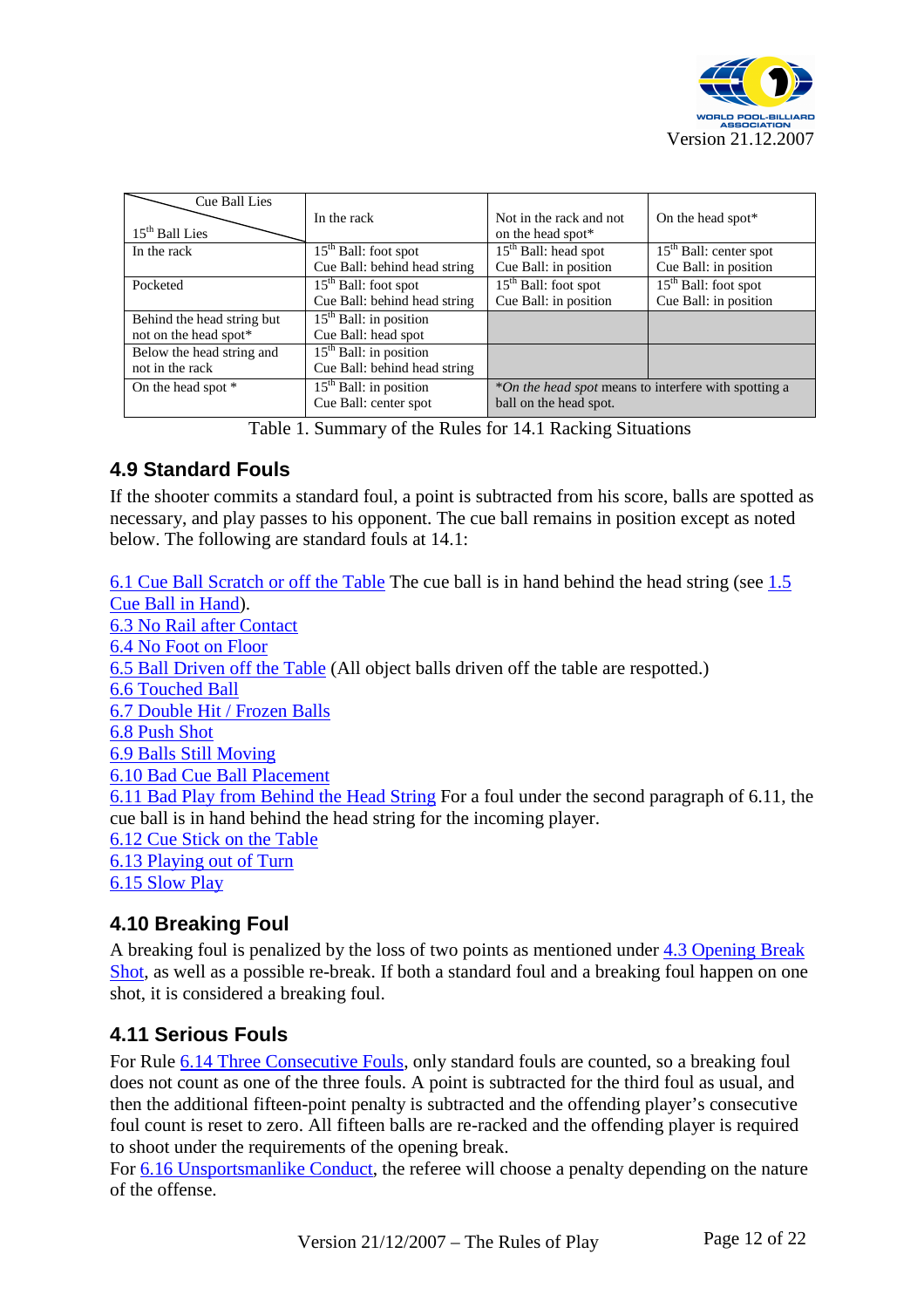

# **4.12 Stalemate**

If a stalemate occurs (see 1.12 Stalemate), the players will lag again to determine who will shoot an opening break.

# **5. Black Ball**

Black ball is played with 15 colored object balls and the cue ball. The object balls are two groups of seven and the black ball. The player or team pocketing their group of object balls and legally pocketing the black ball wins the game. Shots are not called.

# **5.1 Definitions**

In addition to definitions defined in 8. Definitions Used in the Rules, the following definitions apply to black ball:

# **Free shot**

After a foul has been committed the incoming player is awarded a free shot. On a free shot Rule 6.2 Wrong Ball First is suspended and the player may take the cue ball in position or in hand in baulk.

# **Baulk**

Baulk is the rectangular area of the table that is bordered by the baulk line and the three cushions at the head of the table. The baulk line is parallel to the head rail and one fifth of the length of the playing surface away from the head cushion. For the applicable general rules, "behind the head string" should be read as "in baulk."

# **Snookered**

A player is said to be snookered when the cue ball has no straight, direct path to hit at least part of a legal target ball. The snooker must be declared by the referee for it to be in effect.

# **Ball On**

An object ball is said to be "on" when it is a legal target for the shooter.

# **5.2 Equipment**

The fifteen object balls include two groups of seven balls distinguished by two solid colors or by the usual pattern of numbered solids and stripes. (One through seven and nine through fifteen are the two groups.) In addition, there is a black ball or a black eight ball. The foot spot and the baulk line should be marked.

# **5.3 Determining First Break**

The player winning the lag has the option to determine who has to execute the first break shot. (See 1.2 Lagging to Determine Order of Play ) The standard format is alternate break (see Regulations).

# **5.4 Black Ball Rack**

The balls are racked as illustrated with the black ball on the foot spot.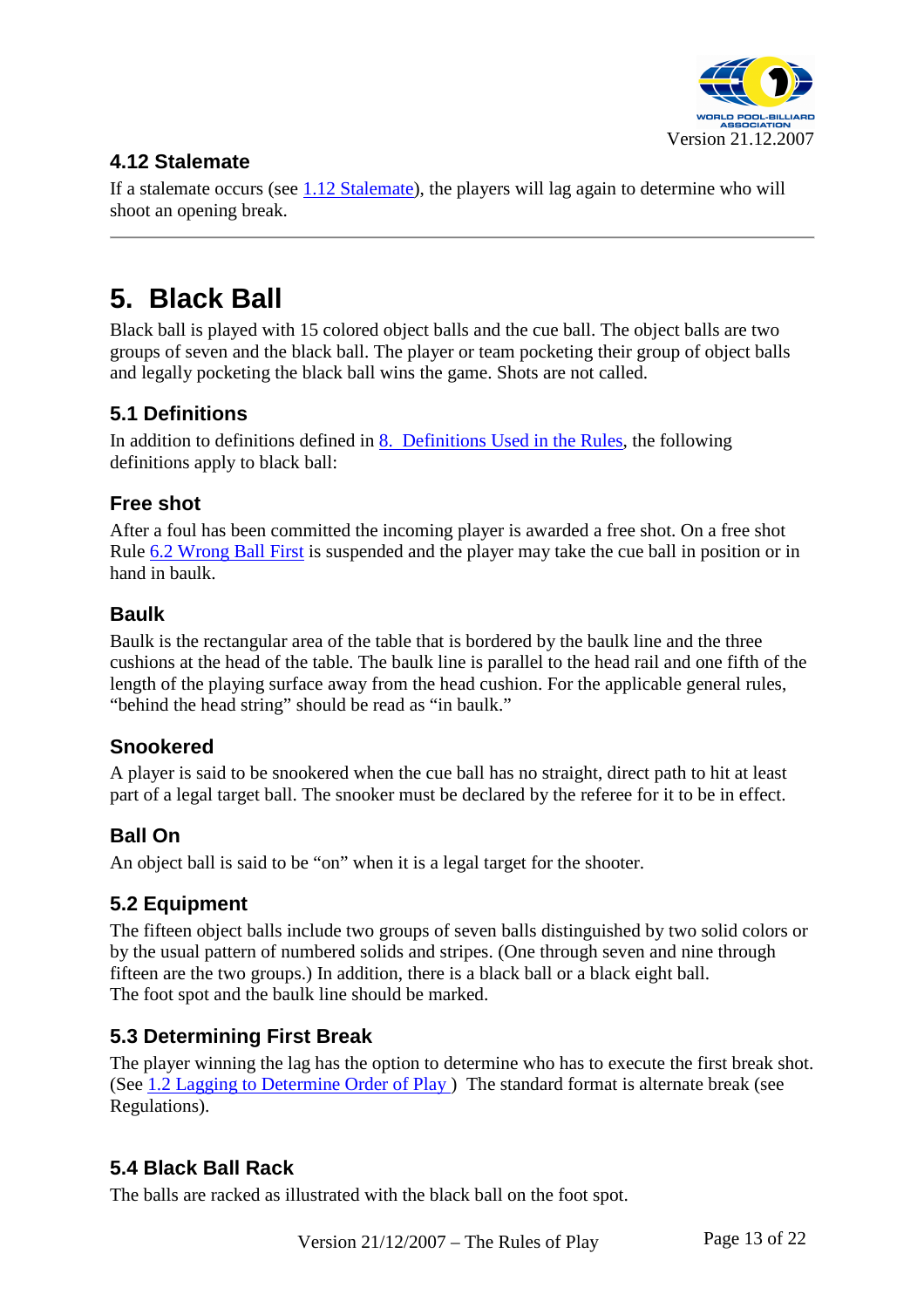



#### Black Ball Rack

### **5.5 Break Shot**

The following rules apply to the break shot.

(a) The cue ball begins in hand in baulk.

(b) At least one ball must be pocketed or at least two object balls must cross the center string or the break shot is a foul.

(c) If the black ball is pocketed on the break, all the balls are re-racked and the same player breaks again. Any violation of 6.1 Cue Ball Scratch or off the Table or 6.5 Ball Driven off the Table is ignored on a break that pockets the black ball.

# **5.6 Open Table / Choosing Groups**

The table is said to be "open" when the players' groups have not been decided. The table is open after the break shot and remains open until the shooter pockets balls from only one group on a legal normal shot, which means not a break shot and not a free shot. The shooter is then assigned that group of balls to pocket and the opponent is assigned the other group.

# **5.7 Continuing Play**

The shooter remains at the table as long as he continues to legally pocket balls or the rack ends. If he fails to legally pocket a ball but commits no foul, the opponent shoots from the position left.

### **5.8 Cue Ball in Hand in Baulk**

When the player has the cue ball in hand, he may place it by hand anywhere in baulk. The player may continue to adjust the position of the cue ball by hand until he takes a shot. The cue ball is not required to leave baulk before striking an object ball.

### **5.9 Touching Balls**

If the cue ball is touching an object ball, the shooter must not play the cue ball in the direction of that ball. He is considered to have hit the touching ball when he shoots away from it if the ball is on for the shot.

### **5.10 Playing from a Snooker**

When the shooter is snookered, Rule 6.3 No Rail after Contact is suspended for the shot.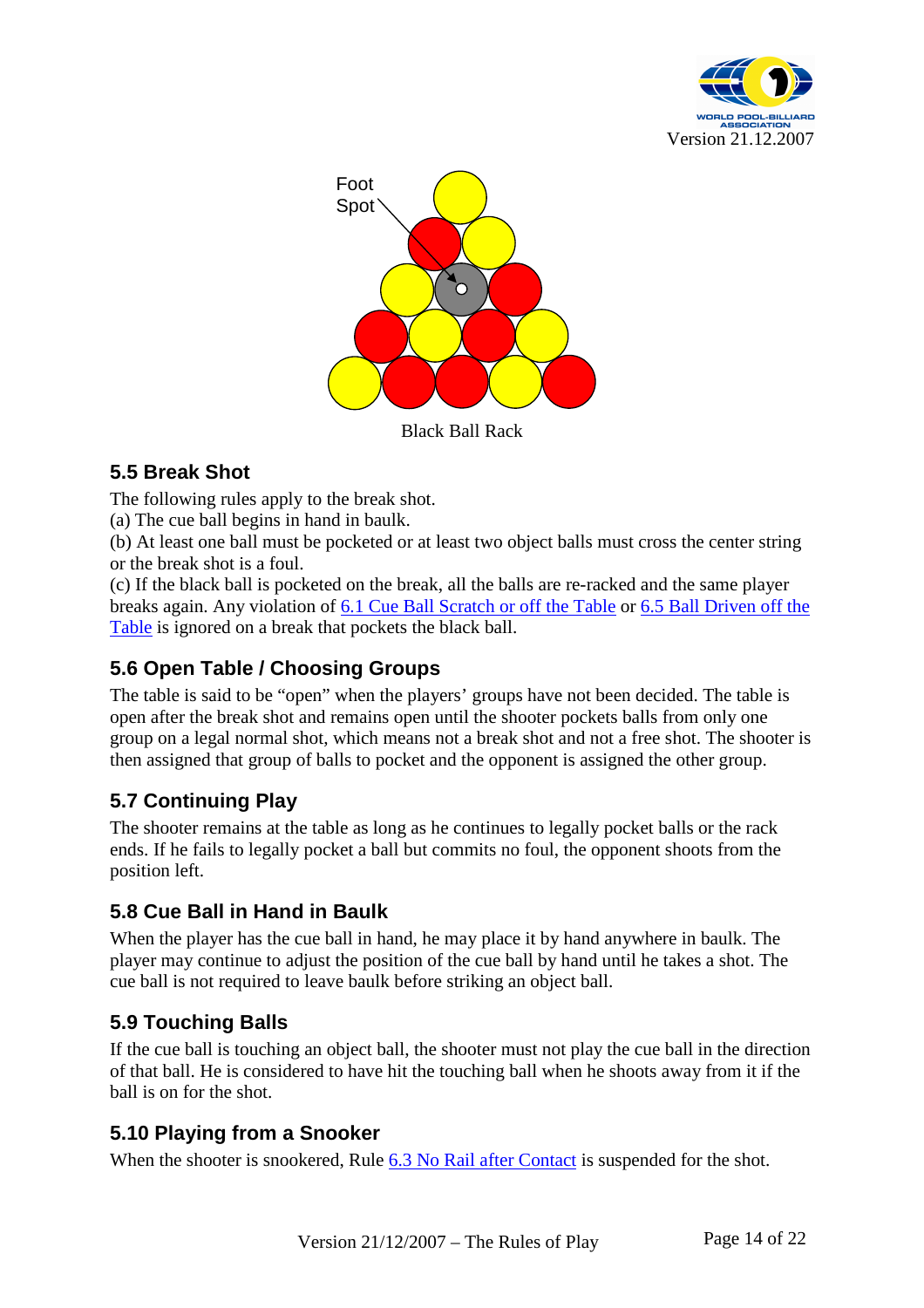

# **5.11 Spotting Balls**

Object balls driven off the table are spotted on the long string. If several balls are to be spotted, they are spotted in the following order: (1) the black ball, (2) balls from the group of the next shooter, or balls from the red, blue or solid group if the table is open, (3) other balls.

### **5.12 Stalemate**

In case of a stalemate due to lack of progress towards a conclusion, the breaker of the rack will break again. A stalemate also occurs if the position does not allow any legal shot.

# **5.13 Standard Fouls**

If the shooter commits a foul, play passes to his opponent. The incoming player has one free shot (see Free shot) as the first shot of his inning.

The following are standard fouls at black ball:

6.1 Cue Ball Scratch or off the Table 6.2 Wrong Ball First (suspended for a free shot) 6.3 No Rail after Contact 6.4 No Foot on Floor 6.5 Ball Driven off the Table 6.6 Touched Ball 6.7 Double Hit / Frozen Balls 6.8 Push Shot 6.9 Balls Still Moving 6.10 Bad Cue Ball Placement (when playing from baulk) 6.12 Cue Stick on the Table 6.13 Playing out of Turn 6.15 Slow Play

The following additional situations are fouls at black ball.

5.13.1 – Pocketing Opponent's Ball – It is a foul to pocket an opponent's ball without also pocketing a ball from your own group.

5.13 2 – Table Incorrect – It is a foul to play before all balls that require spotting have been spotted.

5.13.3 – Jump Shot. – Causing the cue ball to jump over any ball is a foul. (If the cue ball leaves the bed of the table and misses an object ball that would have been struck had the cue ball not left the table on an otherwise identical shot, the cue ball is deemed to have jumped over that object ball.)

# **5.14 Loss of Rack Fouls**

The player loses the rack if he:

(a) pockets the black ball on an illegal shot;

- (b) pockets the black ball on a shot that leaves any of his group of balls on the table;
- (c) intentionally violates 6.2 Wrong Ball First; or

(d) does not attempt to hit a ball on.

6.16 Unsportsmanlike Conduct will be penalized by loss of rack or other penalty depending on the nature of the conduct.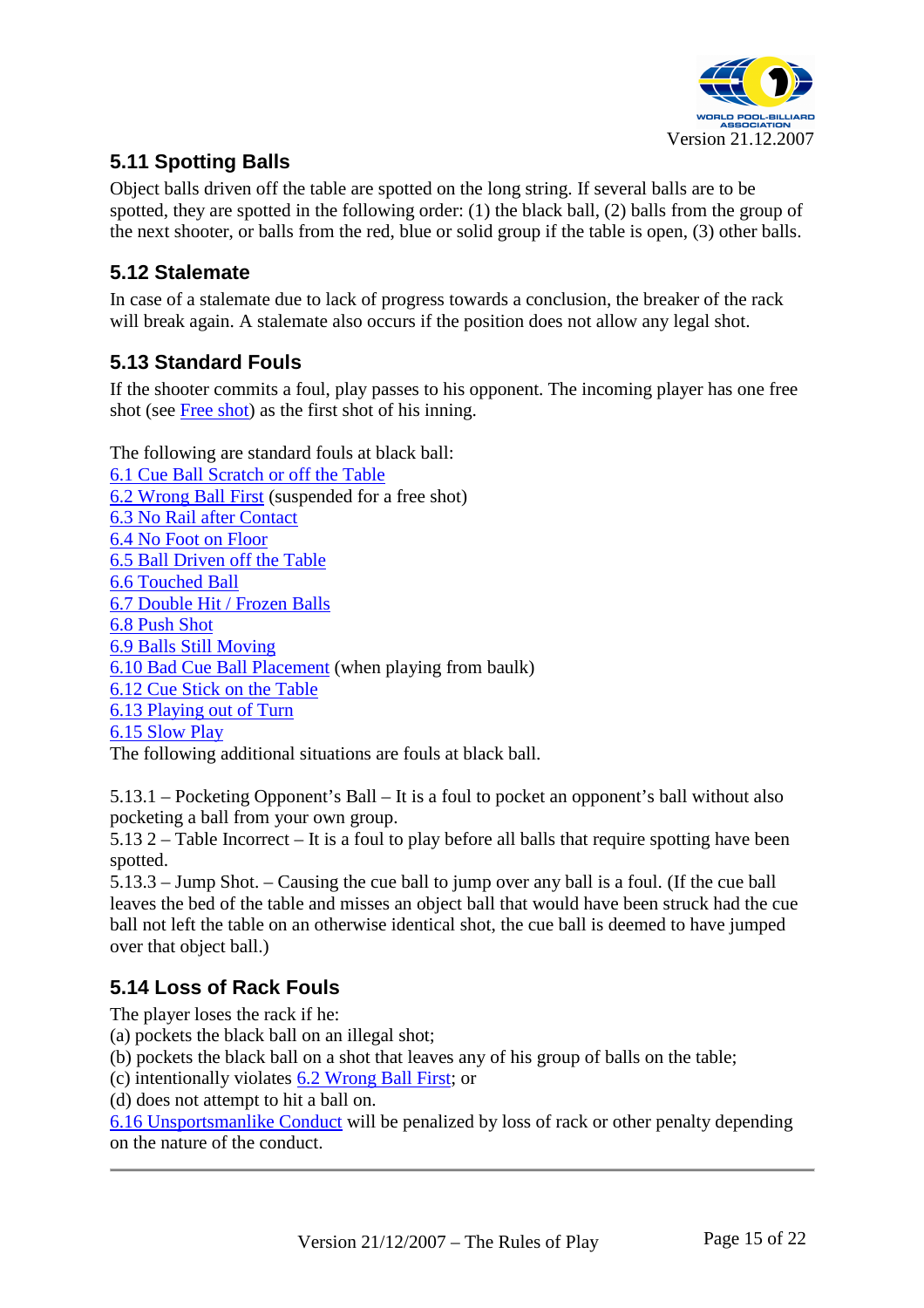

# **6. Fouls**

The following actions are fouls at pool when included in the specific rules of the game being played. If several fouls occur on one shot, only the most serious one is enforced. If a foul is not called before the next shot begins, the foul is assumed not to have happened.

# **6.1 Cue Ball Scratch or off the Table**

If the cue ball is pocketed or driven off the table, the shot is a foul. See 8.3 Ball Pocketed and 8.5 Driven off the Table.

### **6.2 Wrong Ball First**

In those games which require the first object ball struck to be a particular ball or one of a group of balls, it is a foul for the cue ball to first contact any other ball.

### **6.3 No Rail after Contact**

If no ball is pocketed on a shot, the cue ball must contact an object ball, and after that contact at least one ball (cue ball or any object ball) must be driven to a rail, or the shot is a foul. (See 8.4 Driven to a Rail.)

### **6.4 No Foot on Floor**

If the shooter does not have at least one foot touching the floor at the instant the tip contacts the cue ball, the shot is a foul.

# **6.5 Ball Driven off the Table**

It is a foul to drive an object ball off the table. Whether that ball is spotted depends on the rules of the game. (See 8.5 Driven off the Table.)

# **6.6 Touched Ball**

It is a foul to touch, move or change the path of any object ball except by the normal ball-toball contacts during shots. It is a foul to touch, move or change the path of the cue ball except when it is in hand or by the normal tip-to-ball forward stroke contact of a shot. The shooter is responsible for the equipment he controls at the table, such as chalk, bridges, clothing, his hair, parts of his body, and the cue ball when it is in hand, that may be involved in such fouls. If such a foul is accidental, it is a standard foul, but if it is intentional, it is 6.16 Unsportsmanlike Conduct.

### **6.7 Double Hit / Frozen Balls**

If the cue stick contacts the cue ball more than once on a shot, the shot is a foul. If the cue ball is close to but not touching an object ball and the cue tip is still on the cue ball when the cue ball contacts that object ball, the shot is a foul. If the cue ball is very close to an object ball, and the shooter barely grazes that object ball on the shot, the shot is assumed not to violate the first paragraph of this rule, even though the tip is arguably still on the cue ball when ball-ball contact is made.

However, if the cue ball is touching an object ball at the start of the shot, it is legal to shoot towards or partly into that ball (provided it is a legal target within the rules of the game) and if the object ball is moved by such a shot, it is considered to have been contacted by the cue ball. (Even though it may be legal to shoot towards such a touching or "frozen" ball, care must be taken not to violate the rules in the first paragraph if there are additional balls close by.)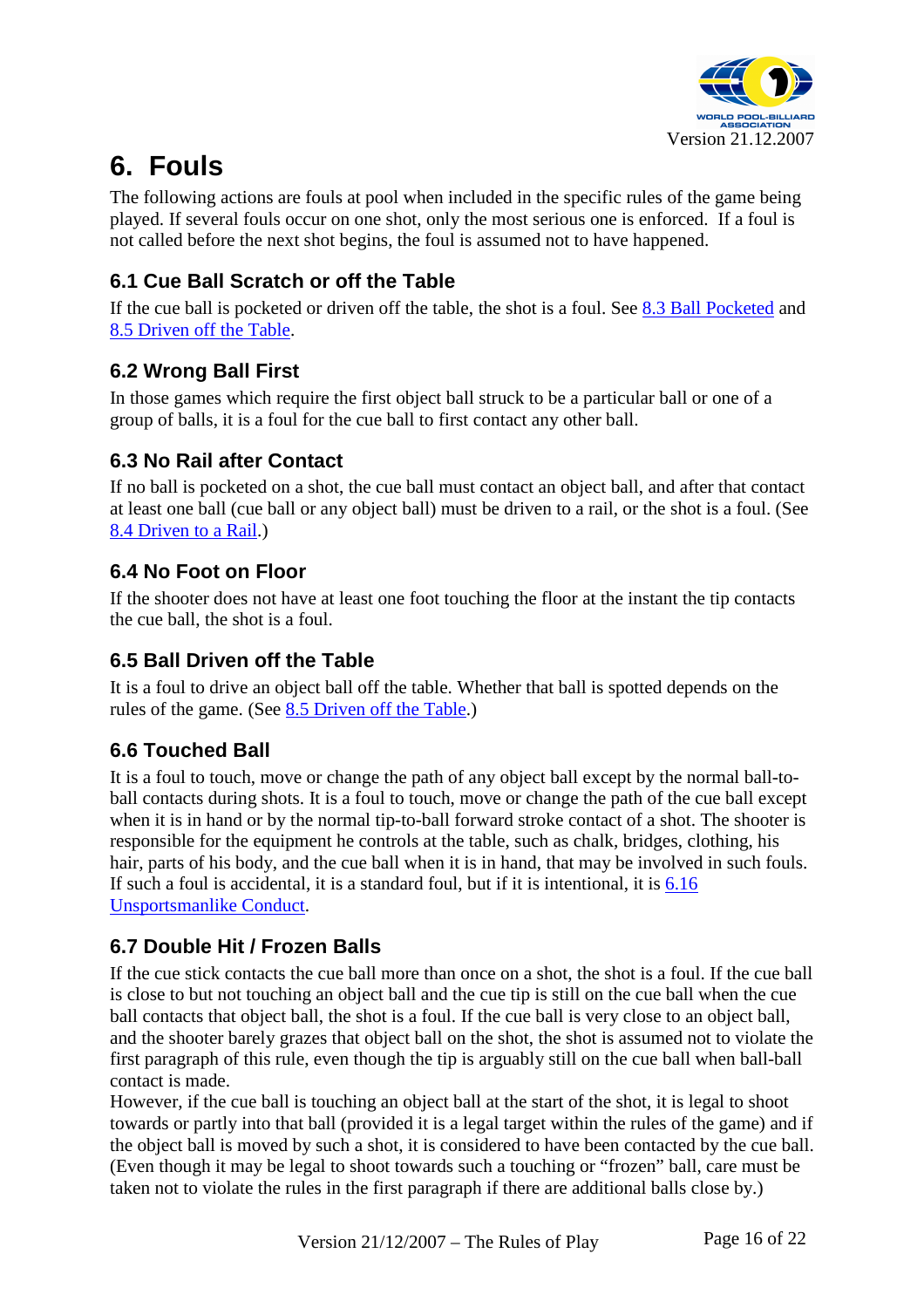

The cue ball is assumed not to be touching any ball unless it is declared touching by the referee or opponent. It is the shooter's responsibility to get the declaration before the shot. Playing away from a frozen ball does not constitute having hit that ball unless specified in the rules of the game.

### **6.8 Push Shot**

It is a foul to prolong tip-to-cue-ball contact beyond that seen in normal shots.

# **6.9 Balls Still Moving**

It is a foul to begin a shot while any ball in play is moving or spinning.

### **6.10 Bad Cue Ball Placement**

When the cue ball is in hand and restricted to the area behind the head string, it is a foul to play the cue ball from on or below the head string. If the shooter is uncertain whether the cue ball has been placed behind the head string, he may ask the referee for a determination.

# **6.11 Bad Play from Behind the Head String**

When the cue ball is in hand behind the head string, and the first ball the cue ball contacts is also behind the head string, the shot is a foul unless the cue ball crosses the head string before that contact. If such a shot is intentional, it is unsportsmanlike conduct.

The cue ball must either cross the head string or contact a ball in front of or on the head string or the shot is a foul, and the cue ball is in hand for the following player according to the rules of the specific game.

### **6.12 Cue Stick on the Table**

If the shooter uses his cue stick in order to align a shot by placing it on the table without having a hand on the stick, it is a foul.

### **6.13 Playing out of Turn**

It is a standard foul to unintentionally play out of turn. Normally, the balls will be played from the position left by the mistaken play. If a player intentionally plays out of turn, it should be treated like 6.16 Unsportsmanlike Conduct.

### **6.14 Three Consecutive Fouls**

If a player fouls three times without making an intervening legal shot, it is a serious foul. In games scored by the rack, such as nine ball, the fouls must be in a single rack. Some games such as eight ball do not include this rule.

The referee must warn a shooter who is on two fouls when he comes to the table that he is on two fouls. Otherwise a possible third foul will be considered to be only the second.

### **6.15 Slow Play**

If the referee feels that a player is playing too slowly, he may advise that player to speed up his play. If the player does not speed up, the referee may impose a shot clock on that match that applies to both players. If the shooter exceeds the time limit specified for the tournament, a standard foul will be called and the incoming player is rewarded according to the rules applicable to the game being played. (Rule 6.16 Unsportsmanlike Conduct may also apply.)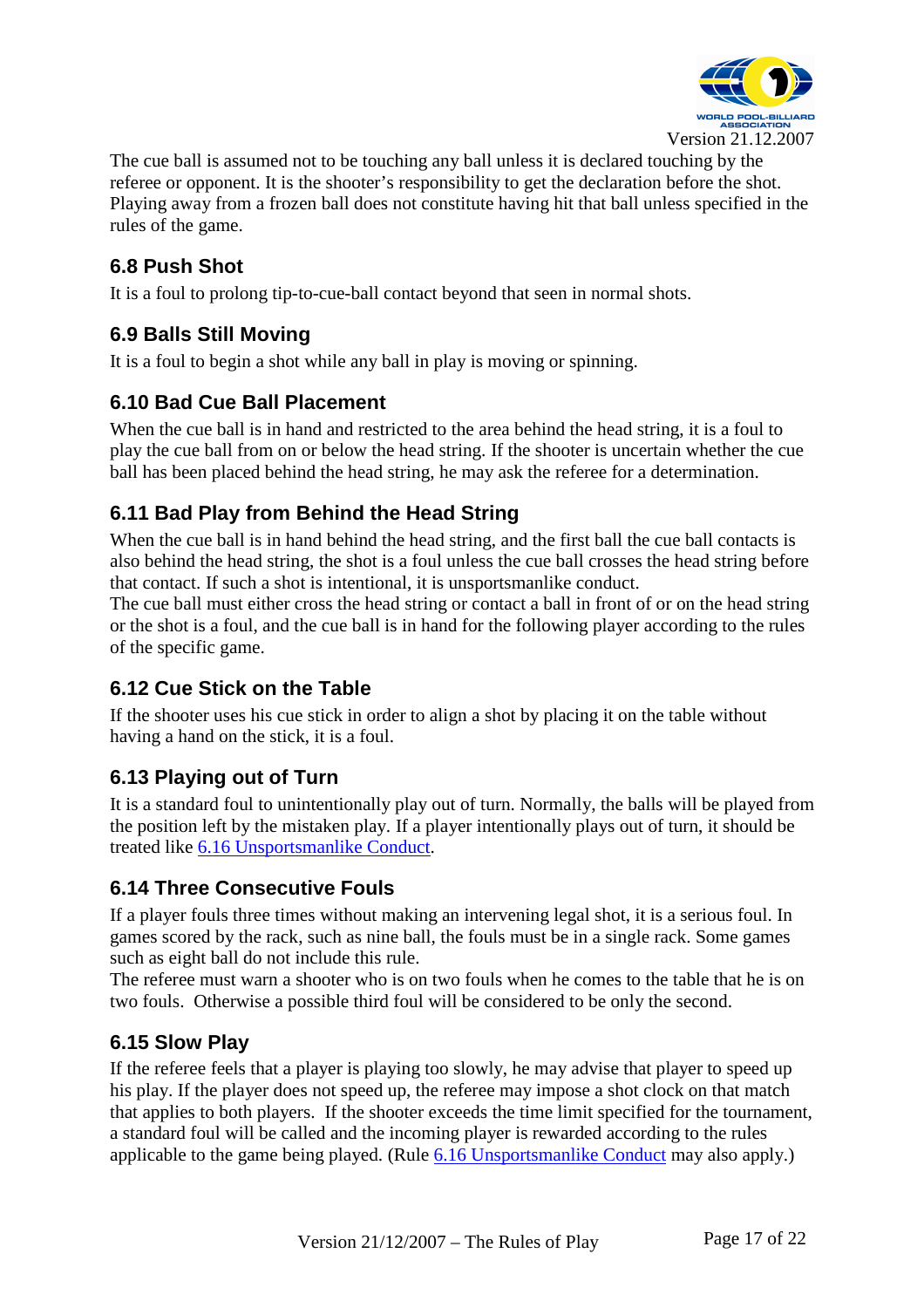

# **6.16 Unsportsmanlike Conduct**

The normal penalty for unsportsmanlike conduct is the same as for a serious foul, but the referee may impose a penalty depending on his judgment of the conduct. Among other penalties possible are a warning; a standard-foul penalty, which will count as part of a threefoul sequence if applicable; a serious-foul penalty; loss of a rack, set or match; ejection from the competition possibly with forfeiture of all prizes, trophies and standings points. Unsportsmanlike conduct is any intentional behavior that brings disrepute to the sport or which disrupts or changes the game to the extent that it cannot be played fairly. It includes

- (a) distracting the opponent;
- (b) changing the position of the balls in play other than by a shot;
- (c) playing a shot by intentionally miscuing;
- (d) continuing to play after a foul has been called or play has been suspended;
- (e) practicing during a match;
- (f) marking the table;
- (g) delay of the game; and
- (h) using equipment inappropriately.

# **7. Rules/Regulations for Wheelchair Competition**

# **7.1 Player's Eligibility**

All players must have a mobility impaired disability requiring the use of a wheelchair such as paraplegia, quadriplegia, amputation or other recognized disability. In some cases, a doctor's letter may be required to determine eligibility.

# **7.2 Violations Resulting in Fouls**

(a) The shooter must remain seated while playing a shot (at least one cheek on the seat or seat pad). If a seat pad is used, it must remain flat and cover the seat of the wheelchair evenly. The seat pad cannot be bunched up on the seat straddled by the shooter with the shooter's legs or stumps. The shooter may not sit on the wheel or armrest. The point where the shooter's buttocks rest on the seat or seat pad must not be higher than 27 in / 68.5 cm from the surface on which the wheelchair rolls in its normal operating position.

(b) Players must not have their foot/feet on the floor while playing a shot. Players must not use their legs or stumps as a leverage against any part of the table or the wheelchair while playing a shot.

(c) Players are permitted to use any help aids such as cue extensions, special bridges, etc. Players may not be assisted when actually shooting (however, another person may hold the bridge, but must not help with the stroke of the cue). If a player requires assistance to roll around the table, another person may help them, but must not be touching the wheelchair during the actual shot.

Violations of the above are considered to violate 6.16 Unsportsmanlike Conduct and will typically be penalized as follows:  $1<sup>st</sup>$  offense, cue ball in hand for the opponent anywhere on the table;  $2<sup>nd</sup>$  offense, loss of the current game;  $3<sup>rd</sup>$  offense, loss of the match. The referee may choose a different penalty depending on the nature of the offense.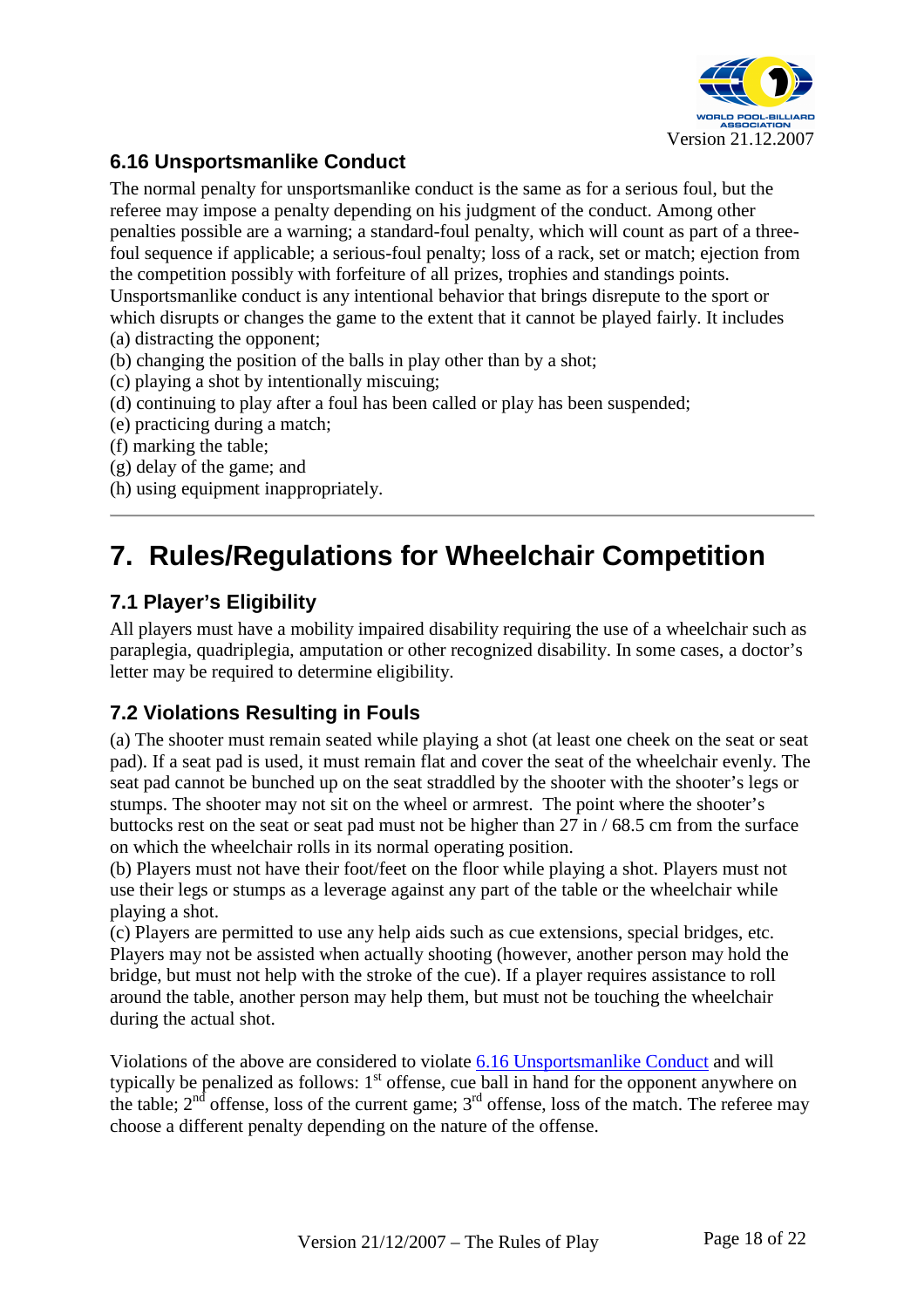

# **7.3 Wheelchair Requirements**

No standing wheelchairs may be used in the standing position. A player's wheelchair should be clean and in good working order.

# **8. Definitions Used in the Rules**

The following definitions apply throughout these rules.

### **8.1 Parts of the Table**



The following definitions of parts of the table refer to the accompanying diagram. Some details of exact size and placement are in the WPA Equipment Specifications. See the WPA website at www.wpa-pool.com for current information.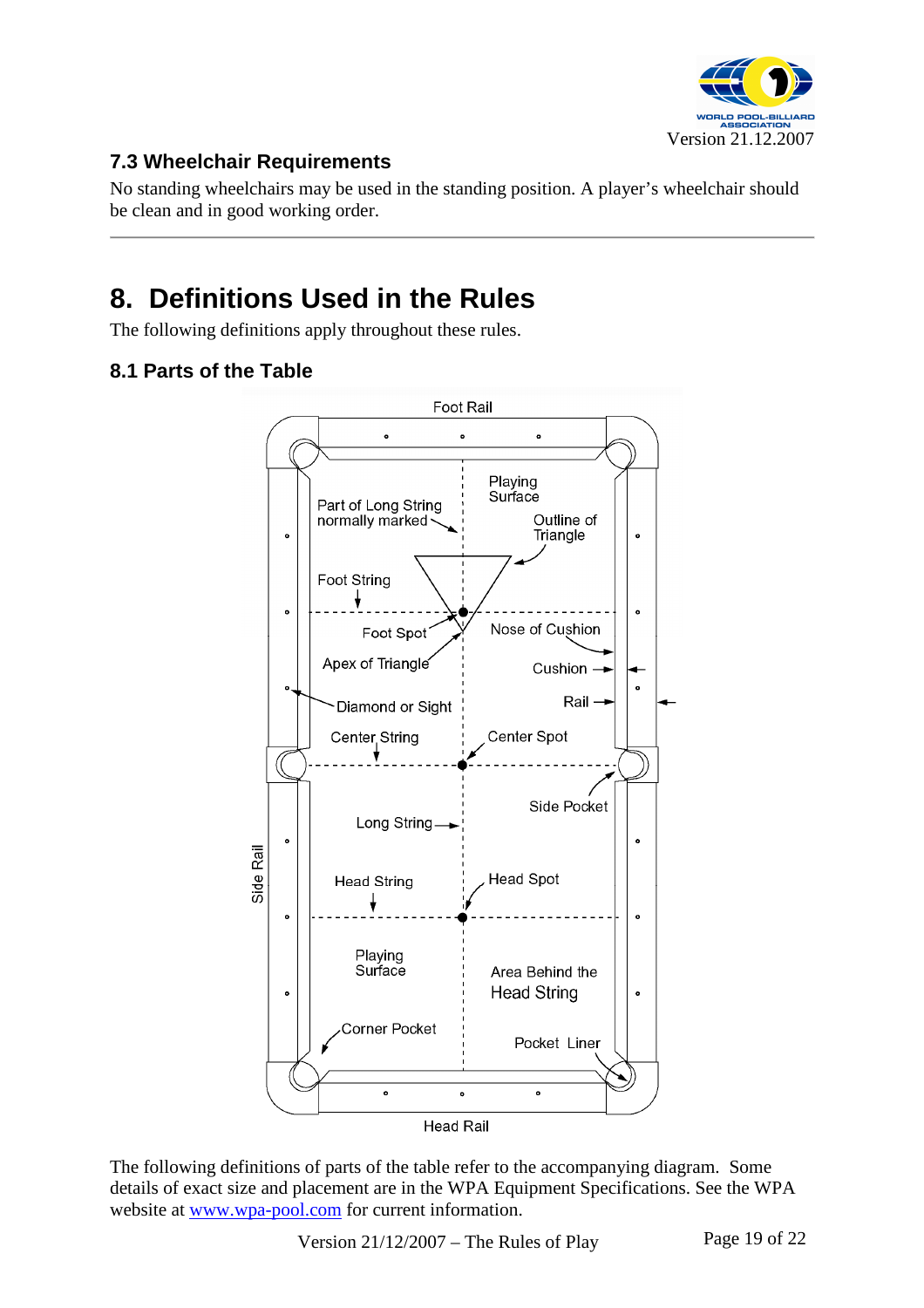

The table is comprised of rails, cushions, a playing surface and pockets. The foot end of the table is where the object balls usually begin, while the head end is where the cue ball usually begins.

Behind the head string is the area between the head rail and the head string, not including the head string.

The cushions, tops of the rails, pockets and pocket liners are parts of the rails.

There are four "strings" on the playing surface as shown in the diagram:

the long string down the center of the table;

the head string bounding the quarter of the table closest to the head rail;

the foot string bounding the quarter of the table closest to the foot rail; and

the center string between the two side pockets.

These lines are only marked as mentioned below.

The rails may have inlays referred to as diamonds or sights which mark 1/4th of the width and 1/8th of the length of the table measured from nose to nose on the cushions.

On the playing surface, which is the flat, cloth-covered part of the table, the following will be marked if they are used in the game being played:

the foot spot, where the foot string and the long string meet;

the head spot, where the head string and the long string meet;

 the center spot, where the center string and the long string meet; the head string;

the long string between the foot spot and the foot rail; and

the triangle, either in outline or by alignment marks depending on the game.

#### **8.2 Shot**

A shot begins when the tip contacts the cue ball due to a forward stroke motion of the cue stick. A shot ends when all balls in play have stopped moving and spinning. A shot is said to be legal if the shooter did not foul during the shot.

#### **8.3 Ball Pocketed**

A ball is pocketed if it comes to rest in a pocket below the playing surface or enters the ball return system. A ball near the brink of a pocket partly supported by another ball is considered pocketed if removal of the supporting ball would cause the ball to fall into the pocket. If a ball stops near the edge of a pocket, and remains apparently motionless for five seconds, it is not considered pocketed if it later falls into the pocket by itself. See 1.7 Balls Settling for other details. During that five second period, the referee should ensure that no other shot is taken. An object ball that rebounds from a pocket back onto the playing surface is not a pocketed ball. If the cue ball contacts an already pocketed ball, the cue ball will be considered pocketed whether it rebounds from the pocket or not. The referee will remove pocketed object balls from full or nearly full pockets, but it is the shooter's responsibility to see that this duty is performed.

### **8.4 Driven to a Rail**

A ball is said to be driven to a rail if it is not touching that rail and then touches that rail. A ball touching a rail at the start of a shot (said to be "frozen" to the rail) is not considered driven to that rail unless it leaves the rail and returns. A ball that is pocketed or driven off the table is also considered to have been driven to a rail. A ball is assumed not to be frozen to any rail unless it is declared frozen by the referee, the shooter, or the opponent. See also Regulation 27, Calling Frozen Balls.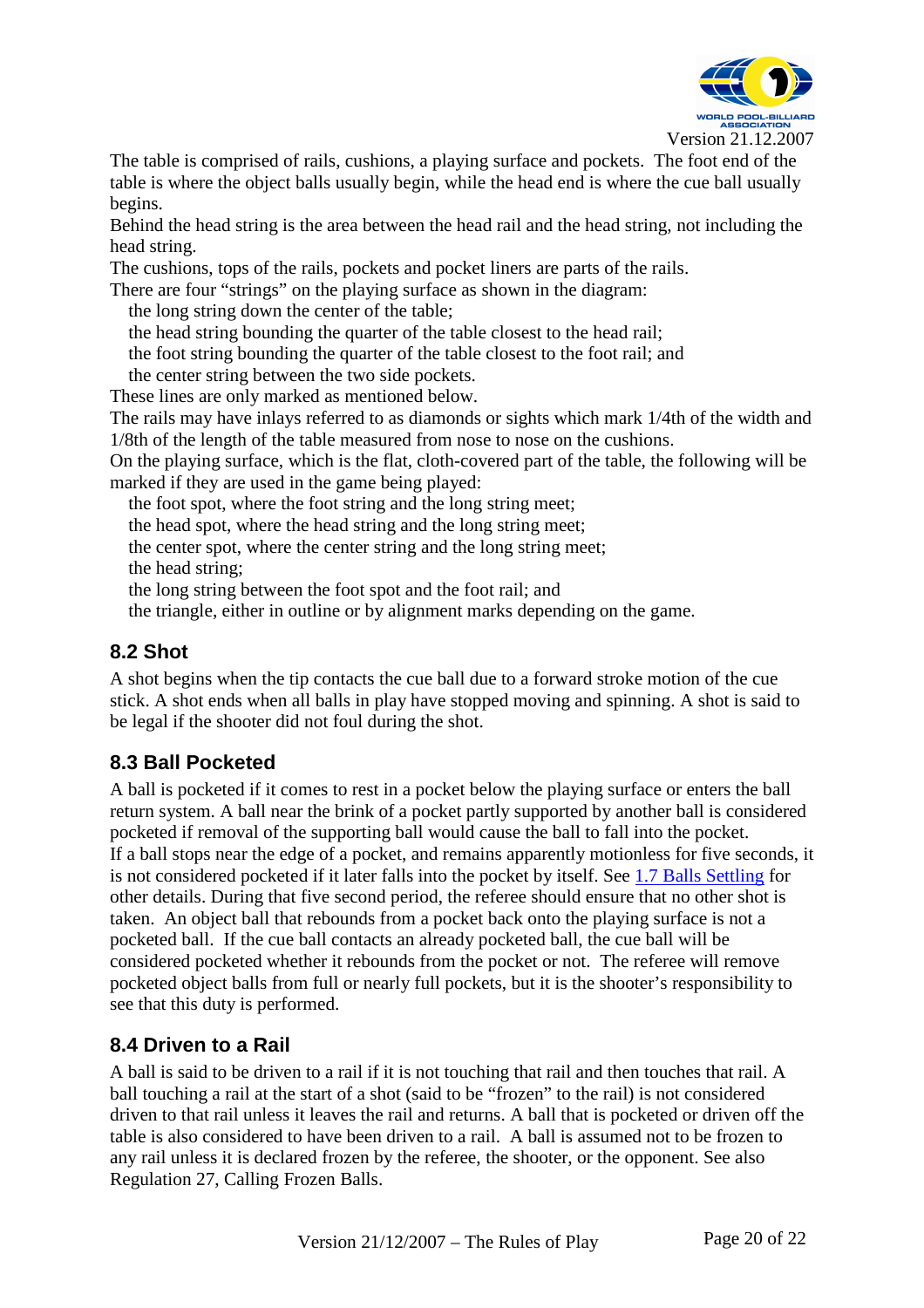

# **8.5 Driven off the Table**

A ball is considered driven off the table if it comes to rest other than on the playing surface but is not pocketed. A ball is also considered driven off the table if it would have been driven off the table except for striking an object such as a light fixture, piece of chalk or a player which causes it to return to the table.

A ball that contacts the top of the rail is not considered to have been driven off the table if it returns to the playing surface or enters a pocket.

# **8.6 Scratch**

A shot on which the cue ball is pocketed is called a scratch.

# **8.7 Cue Ball**

The cue ball is the ball that is struck by the shooter at the beginning of a shot. It is traditionally white, but may be marked by a logo or spots. In pocket billiard games, a single cue ball is used by both players.

### **8.8 Object Balls**

The object balls are struck by the cue ball with the usual intent of driving them into pockets. They are typically numbered from one to the number of balls used in the game. Colors and markings of the object balls are covered under the WPA Equipment Specifications.

### **8.9 Set**

In some matches, the match is divided into parts called sets, with a certain number of sets won required to win the match. In turn, a certain number of points or racks won is required to win each set.

### **8.10 Rack**

The rack is the framing device, typically triangular, used to arrange the object balls for the break shot at the start of the game. It also refers to the group of balls so arranged. To rack the object balls is to group them with the rack. A rack is also a portion of a match played with a single rack of object balls. Some games, such as nine ball, are scored at one point per rack.

### **8.11 Break**

A break shot is the opening shot of a match or rack, depending on the game. It happens when the object balls have been racked and the cue ball is played from behind the head string usually with the intent of breaking the rack apart.

### **8.12 Inning**

An inning is a player's turn at the table. It begins when it is legal for him to take a shot, and ends at the end of a shot when it is no longer legal for him to take a shot. In some games a player may choose not to come to the table in certain situations when play would normally pass to him, and then the player remaining at the table continues the inning (e.g. a push-out at nine ball). The player whose turn it is to play is called the "shooter."

### **8.13 Position of Balls**

The position of a ball is determined by the projection of its center vertically downward onto the playing surface. A ball is said to be placed on a line or spot when its center is placed directly over that line or spot.